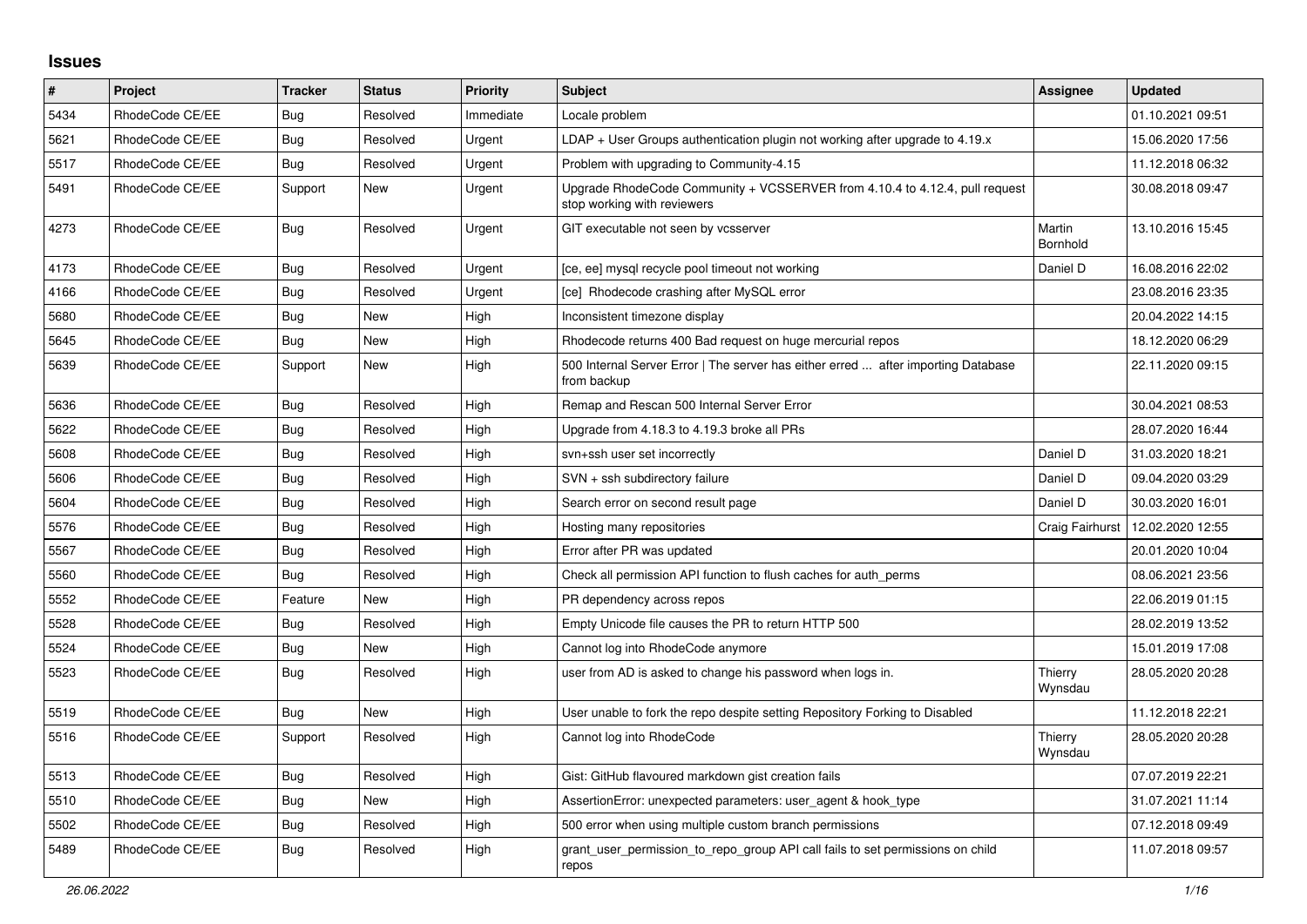| $\pmb{\#}$ | Project         | <b>Tracker</b> | <b>Status</b> | Priority | Subject                                                                                                            | <b>Assignee</b>              | <b>Updated</b>   |
|------------|-----------------|----------------|---------------|----------|--------------------------------------------------------------------------------------------------------------------|------------------------------|------------------|
| 5436       | RhodeCode CE/EE | Bug            | Resolved      | High     | Unable To Open Pull Request in 4.11.2                                                                              |                              | 14.02.2018 11:14 |
| 5433       | RhodeCode CE/EE | <b>Bug</b>     | Resolved      | High     | RhodeCode Community 4.11 doesn't handle HG largefiles extension                                                    |                              | 01.02.2018 20:08 |
| 5414       | RhodeCode CE/EE | Bug            | New           | High     | When Opening New Pull Request, Target Revision Default Is Undesireable                                             |                              | 11.04.2018 23:20 |
| 5399       | RhodeCode CE/EE | <b>Bug</b>     | In Progress   | High     | Issues with Git LFS integration                                                                                    |                              | 07.07.2019 22:21 |
| 5391       | RhodeCode CE/EE | Task           | Resolved      | High     | Secure Email change                                                                                                |                              | 17.04.2018 21:50 |
| 5289       | RhodeCode CE/EE | Feature        | <b>New</b>    | High     | Ability to Upload/Replace a file using the UI                                                                      |                              | 22.09.2017 10:29 |
| 4677       | RhodeCode CE/EE | Support        | Resolved      | High     | API get repo refs not working?                                                                                     |                              | 19.12.2016 11:46 |
| 4304       | RhodeCode CE/EE | Bug            | Resolved      | High     | Search: Internal Server Error                                                                                      |                              | 26.11.2016 16:26 |
| 4268       | RhodeCode CE/EE | Bug            | Resolved      | High     | [ee] default reviewers from changed lines is returning wrong values                                                | Daniel D                     | 06.10.2016 14:35 |
| 4251       | RhodeCode CE/EE | Task           | Feedback      | High     | [customer] Pull request with subrepos                                                                              | Martin<br>Bornhold           | 10.11.2016 17:52 |
| 4243       | RhodeCode CE/EE | Support        | Resolved      | High     | Gist visibility update?                                                                                            | Martin<br>Bornhold           | 27.09.2016 06:40 |
| 4235       | RhodeCode CE/EE | Task           | Resolved      | High     | Support GIT LFS server                                                                                             |                              | 23.03.2017 17:24 |
| 4233       | RhodeCode CE/EE | Bug            | Resolved      | High     | slack, git push problem                                                                                            | Daniel D                     | 26.09.2016 11:56 |
| 4223       | RhodeCode CE/EE | Bug            | Resolved      | High     | [git, tags] annotated tags not appearing in UI                                                                     | Daniel D                     | 12.09.2016 06:12 |
| 4213       | RhodeCode CE/EE | Feature        | New           | High     | Embed PostgreSQL database                                                                                          | Marcin<br>Kuzminski<br>[CTO] | 03.09.2016 23:45 |
| 4206       | RhodeCode CE/EE | Bug            | Resolved      | High     | Error creating SVN groups                                                                                          |                              | 15.09.2016 13:24 |
| 4199       | RhodeCode CE/EE | Bug            | Resolved      | High     | investigate: ongoing SSL problems when switching to 4.X from 3.X                                                   | Johannes<br>Bornhold         | 15.09.2016 13:14 |
| 4184       | RhodeCode CE/EE | Bug            | Resolved      | High     | fix content INT overflow bug                                                                                       | Marcin<br>Kuzminski<br>[CTO] | 23.08.2016 10:31 |
| 4116       | RhodeCode CE/EE | Bug            | New           | High     | [ee] Starting EE or running paster commands like setup-rhodecode does not work<br>without setting LC_ALL properly. |                              | 18.08.2016 21:03 |
| 3372       | RhodeCode CE/EE | Bug            | In Progress   | High     | [Idap, groups] Customer gets an empty list of groups                                                               | Mikhail<br>Chernykh          | 08.06.2016 11:32 |
| 3364       | RhodeCode CE/EE | Support        | New           | High     | Allow Specifying the Commit Message for Pull Request Merges                                                        |                              | 17.04.2018 21:51 |
| 317        | Documentation   | Feature        | New           | High     | Styling                                                                                                            | <b>Brian Butler</b>          | 07.07.2016 10:10 |
| 5679       | RhodeCode CE/EE | Bug            | New           | Normal   | Data directory continues to grow until it fills disk partition                                                     |                              | 25.04.2022 11:42 |
| 5677       | RhodeCode CE/EE | Support        | New           | Normal   | PR cross merge                                                                                                     |                              | 28.01.2022 16:59 |
| 5672       | RhodeCode CE/EE | <b>Bug</b>     | New           | Normal   | Unable to browse git repository folders with # in names                                                            |                              | 16.12.2021 18:13 |
| 5670       | RhodeCode CE/EE | <b>Bug</b>     | New           | Normal   | Repo-level administrators can usurp owner of repoistory                                                            |                              | 01.12.2021 16:18 |
| 5669       | RhodeCode CE/EE | <b>Bug</b>     | Resolved      | Normal   | Mercurial commit messages doesn't show cyrillic symbols                                                            |                              | 01.10.2021 10:39 |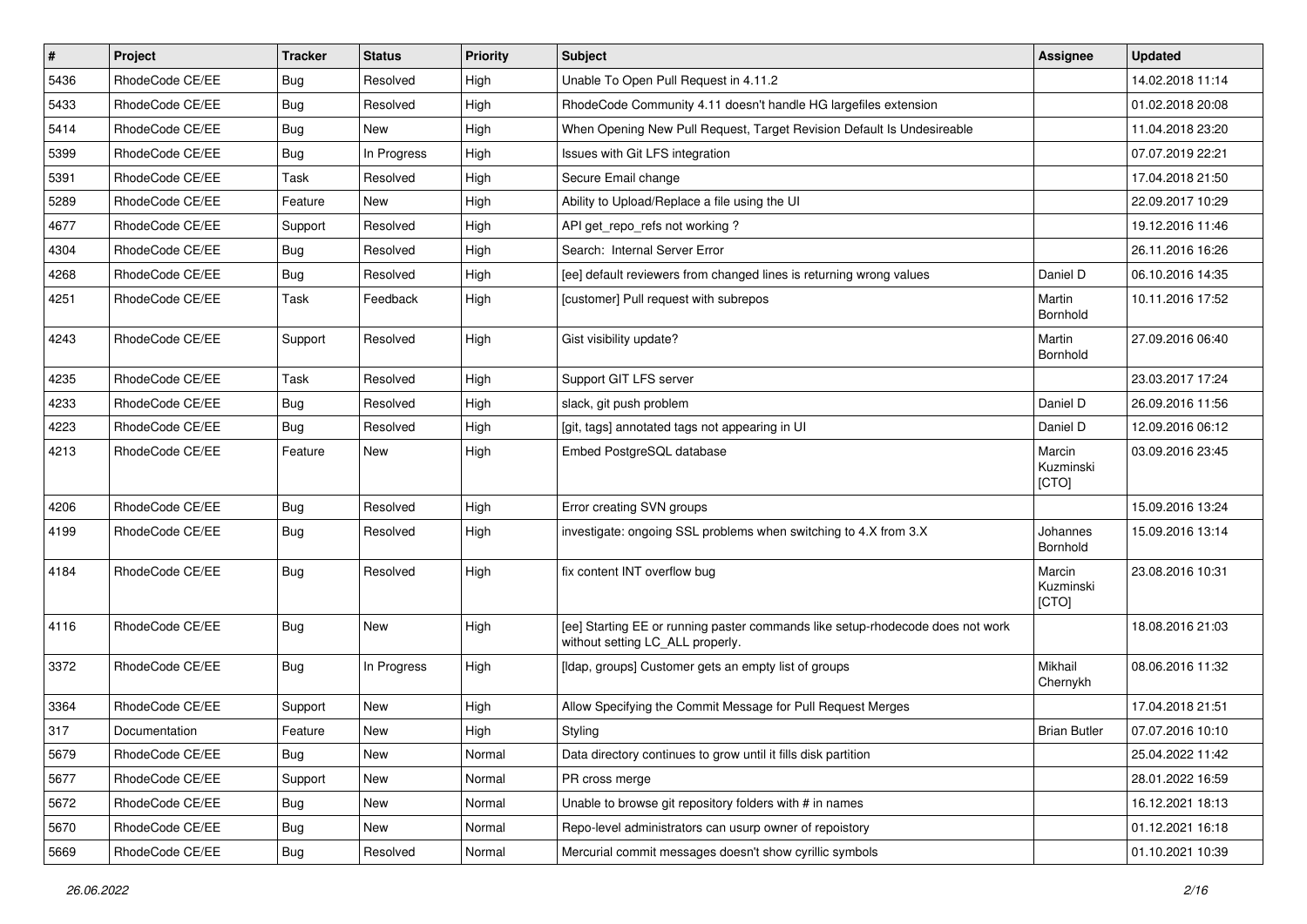| $\pmb{\#}$ | Project         | <b>Tracker</b> | <b>Status</b> | <b>Priority</b> | Subject                                                                                                                              | Assignee                     | <b>Updated</b>   |
|------------|-----------------|----------------|---------------|-----------------|--------------------------------------------------------------------------------------------------------------------------------------|------------------------------|------------------|
| 5664       | RhodeCode CE/EE | <b>Bug</b>     | New           | Normal          | Regression: When assigning permissions, cannot see own group in auto-complete<br>without special conditions                          |                              | 29.07.2021 10:49 |
| 5662       | RhodeCode CE/EE | Bug            | New           | Normal          | Full text search not working due to crash in whoosh                                                                                  |                              | 07.06.2022 08:31 |
| 5657       | RhodeCode CE/EE | <b>Bug</b>     | New           | Normal          | Error in maintenance page                                                                                                            |                              | 30.03.2021 15:09 |
| 5656       | RhodeCode CE/EE | Bug            | Resolved      | Normal          | Error for branch permission page                                                                                                     |                              | 30.04.2021 08:53 |
| 5655       | RhodeCode CE/EE | <b>Bug</b>     | Resolved      | Normal          | New public gist's id is always auto generated                                                                                        |                              | 01.07.2021 12:06 |
| 5654       | RhodeCode CE/EE | <b>Bug</b>     | New           | Normal          | Comment formatting broken when containing @ in a code block                                                                          |                              | 24.02.2021 12:10 |
| 5653       | RhodeCode CE/EE | Feature        | <b>New</b>    | Normal          | Extend SSH clone to support cloning by repo id.                                                                                      | Marcin<br>Kuzminski<br>[CTO] | 17.02.2021 12:58 |
| 5652       | RhodeCode CE/EE | <b>Bug</b>     | Resolved      | Normal          | Pull Requests: when title and descriptions contains character [] {} and () index out of<br>bound when attempting to comment/approve. |                              | 30.04.2021 08:53 |
| 5651       | RhodeCode CE/EE | Bug            | Resolved      | Normal          | Pull requests can get stuck if the diff is too large (it was created by mistake but we<br>can't open it to delete it)                |                              | 30.04.2021 08:53 |
| 5649       | RhodeCode CE/EE | Bug            | New           | Normal          | test-file-upload                                                                                                                     |                              | 17.12.2020 23:08 |
| 5644       | RhodeCode CE/EE | Bug            | New           | Normal          | PR inks to comments not working if files are collapsed                                                                               |                              | 02.12.2020 10:42 |
| 5642       | RhodeCode CE/EE | Feature        | Resolved      | Normal          | pull request version column in commit list                                                                                           |                              | 30.04.2021 08:53 |
| 5641       | RhodeCode CE/EE | Feature        | New           | Normal          | "Add draft" / (x) button usability                                                                                                   |                              | 30.11.2020 20:53 |
| 5638       | RhodeCode CE/EE | Feature        | New           | Normal          | Add "Copy full url path" button                                                                                                      |                              | 05.02.2021 20:23 |
| 5637       | RhodeCode CE/EE | Feature        | <b>New</b>    | Normal          | Clone URL templates - add per repository/namespace                                                                                   |                              | 29.10.2020 09:38 |
| 5635       | RhodeCode CE/EE | Feature        | Resolved      | Normal          | Remember column sorted by of the "Pull Requests You Participate In" table                                                            |                              | 30.11.2020 22:30 |
| 5634       | RhodeCode CE/EE | <b>Bug</b>     | Resolved      | Normal          | Quick Search Toolbar bugs out if pull request contains unicode double quote<br>character "                                           |                              | 12.10.2020 23:13 |
| 5633       | RhodeCode CE/EE | Bug            | Resolved      | Normal          | Moderately large pull requests fail because inefficient use of reviewer_data_json<br>column in pull requests table                   |                              | 12.10.2020 23:13 |
| 5632       | RhodeCode CE/EE | Bug            | <b>New</b>    | Normal          | Missing Parent Folder for Personal Repo lacks proper handling                                                                        |                              | 03.08.2020 07:56 |
| 5631       | RhodeCode CE/EE | Feature        | New           | Normal          | Change target of PR                                                                                                                  |                              | 31.07.2020 17:05 |
| 5630       | RhodeCode CE/EE | Bug            | <b>New</b>    | Normal          | Inline comments do not follow the line of code                                                                                       |                              | 21.07.2020 11:25 |
| 5629       | RhodeCode CE/EE | Bug            | <b>New</b>    | Normal          | Diff truncated on small files                                                                                                        |                              | 21.07.2020 08:58 |
| 5628       | Documentation   | <b>Bug</b>     | New           | Normal          | Problems with SSH Connection docs                                                                                                    |                              | 06.05.2022 21:14 |
| 5627       | Documentation   | <b>Bug</b>     | New           | Normal          | Immediate re-run of rhodecode-index throws warnings on some repos (and suggests<br>rebuild from scratch)                             |                              | 02.07.2020 19:41 |
| 5626       | RhodeCode CE/EE | <b>Bug</b>     | New           | Normal          | Whoosh full-text indexing is fully indexing all repos, not recognizing forks                                                         |                              | 02.07.2020 19:24 |
| 5625       | Documentation   | <b>Bug</b>     | New           | Normal          | Feedback on RhodeCode Full-text search docs                                                                                          |                              | 02.07.2020 19:22 |
| 5624       | RhodeCode CE/EE | <b>Bug</b>     | New           | Normal          | Timeout when trying to test SMTP email configuration                                                                                 |                              | 01.07.2020 20:01 |
| 5623       | RhodeCode CE/EE | Bug            | Resolved      | Normal          | Credentials for remote repository URL leaking in Repository Header                                                                   |                              | 22.07.2020 00:47 |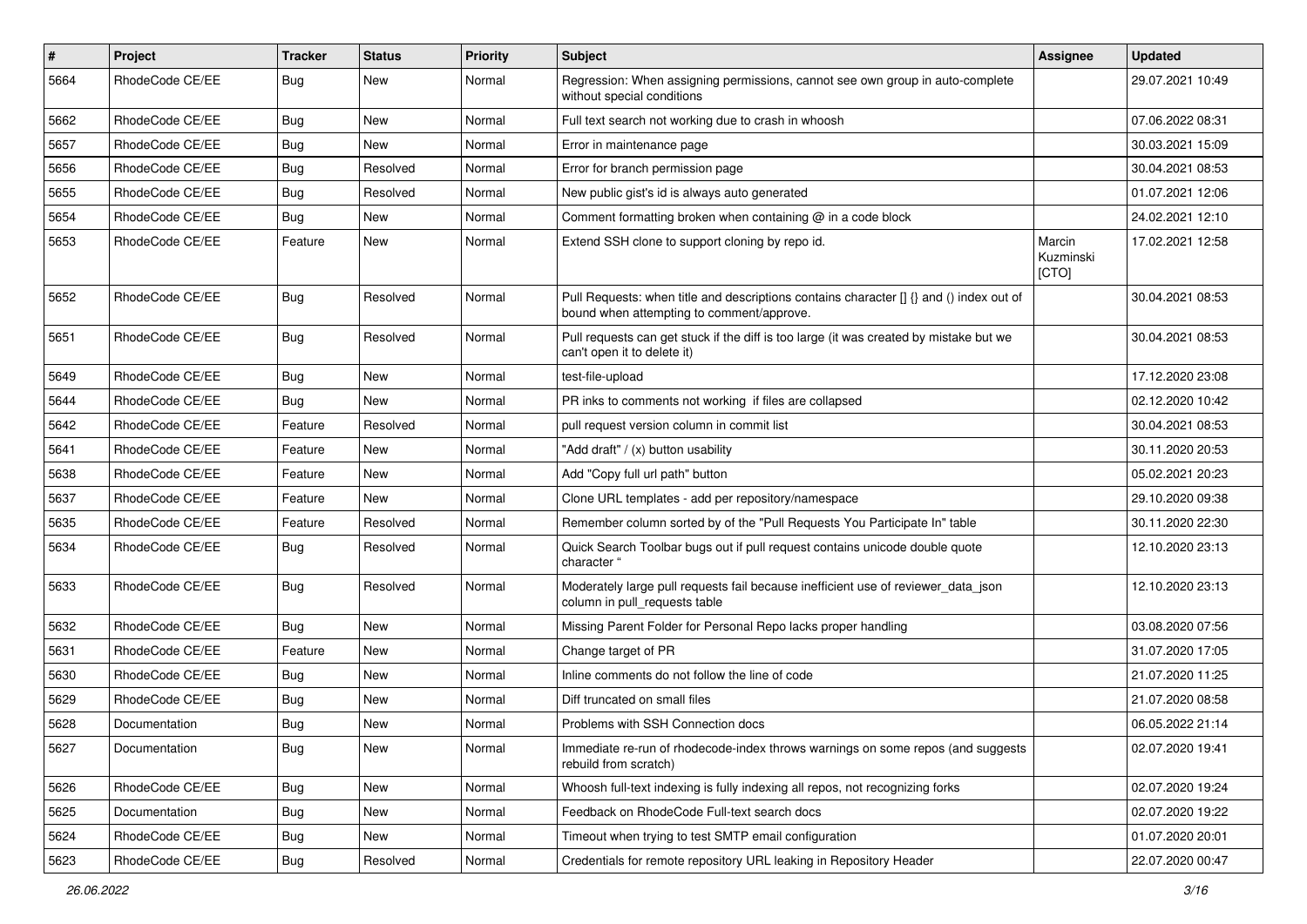| $\vert$ # | Project           | Tracker    | <b>Status</b> | <b>Priority</b> | <b>Subject</b>                                                                                 | <b>Assignee</b> | <b>Updated</b>   |
|-----------|-------------------|------------|---------------|-----------------|------------------------------------------------------------------------------------------------|-----------------|------------------|
| 5620      | RhodeCode CE/EE   | <b>Bug</b> | Resolved      | Normal          | Regression of mail rendering in Thunderbird                                                    |                 | 15.06.2020 16:45 |
| 5619      | RhodeCode CE/EE   | Bug        | Resolved      | Normal          | Setting Landing Commit to SVN Trunk results in Files tab hitting a 404                         |                 | 04.06.2020 23:51 |
| 5618      | RhodeCode CE/EE   | Support    | New           | Normal          | Getting HTTP 502 Bad Gateway when trying to push (or clone) on a slow network                  |                 | 27.05.2020 21:56 |
| 5617      | RhodeCode CE/EE   | Feature    | New           | Normal          | Allow PRs to non-head bookmarks                                                                |                 | 20.05.2020 12:25 |
| 5615      | RhodeCode CE/EE   | Feature    | Resolved      | Normal          | Misleading message in PR diff view "File was deleted in this version"                          | Daniel D        | 23.04.2020 17:40 |
| 5614      | RhodeCode CE/EE   | Feature    | Resolved      | Normal          | Show context function name in hg diffs                                                         |                 | 23.04.2020 13:43 |
| 5611      | RhodeCode CE/EE   | Feature    | Resolved      | Normal          | Add information "is the pull request up to date?" in the PR page                               |                 | 03.10.2021 23:24 |
| 5610      | RhodeCode CE/EE   | Bug        | Resolved      | Normal          | Files navigation looses the at= <name> marker</name>                                           | Daniel D        | 03.10.2021 23:23 |
| 5609      | RhodeCode CE/EE   | Support    | Resolved      | Normal          | Change git diff algorithm                                                                      |                 | 31.03.2020 22:08 |
| 5605      | RhodeCode CE/EE   | <b>Bug</b> | Resolved      | Normal          | Cannot set subversion compatibility to 1.10                                                    |                 | 30.03.2020 17:27 |
| 5603      | RhodeCode CE/EE   | Feature    | Resolved      | Normal          | Code search - highlight matching search terms                                                  |                 | 30.03.2020 11:16 |
| 5602      | RhodeCode CE/EE   | Feature    | Resolved      | Normal          | Copy full path only copies partial                                                             | Daniel D        | 30.03.2020 16:04 |
| 5601      | RhodeCode CE/EE   | Feature    | Resolved      | Normal          | Default navigation should be by branch name not commit id                                      |                 | 04.06.2020 23:51 |
| 5600      | RhodeCode CE/EE   | Feature    | New           | Normal          | Change default repository landing page                                                         |                 | 27.01.2021 01:04 |
| 5599      | RhodeCode CE/EE   | <b>Bug</b> | Resolved      | Normal          | SVN navigation to trunk fails                                                                  | Daniel D        | 04.04.2020 11:21 |
| 5596      | RhodeCode CE/EE   | Bug        | Resolved      | Normal          | Pull Request duplicated after description edit                                                 |                 | 14.04.2020 13:28 |
| 5595      | RhodeCode CE/EE   | Feature    | New           | Normal          | Group code review mail notification                                                            |                 | 03.03.2020 10:17 |
| 5594      | RhodeCode CE/EE   | <b>Bug</b> | Resolved      | Normal          | Credentials in Repository Settings for Pull requests are exposed                               |                 | 28.05.2020 20:25 |
| 5593      | RhodeCode CE/EE   | Support    | New           | Normal          | <b>SSH</b> connections                                                                         |                 | 17.02.2020 16:18 |
| 5591      | Documentation     | Support    | New           | Normal          | documentation typo                                                                             |                 | 04.02.2020 19:43 |
| 5590      | RhodeCode CE/EE   | <b>Bug</b> | New           | Normal          | Pull Request creation takes 2 minutes                                                          |                 | 28.05.2020 20:48 |
| 5588      | RhodeCode CE/EE   | <b>Bug</b> | New           | Normal          | wrong rendering of issue tracker pattern                                                       |                 | 29.01.2020 11:24 |
| 5587      | RhodeCode CE/EE   | Bug        | Resolved      | Normal          | Broken metatags in 4.18.1                                                                      | Marcin Lulek    | 29.01.2020 11:46 |
| 5586      | RhodeCode CE/EE   | Feature    | <b>New</b>    | Normal          | @mention should be a link                                                                      |                 | 29.01.2020 11:46 |
| 5585      | RhodeCode CE/EE   | Feature    | Resolved      | Normal          | Minimize downtime on rccontrol upgrade                                                         |                 | 27.03.2020 09:45 |
| 5584      | RhodeCode CE/EE   | Feature    | New           | Normal          | "update pull request link" message on vcs client                                               |                 | 23.01.2020 10:32 |
| 5583      | RhodeCode CE/EE   | Feature    | Resolved      | Normal          | rcextensions hook for pull request comment                                                     |                 | 23.04.2020 13:42 |
| 5582      | RhodeCode Control | Feature    | New           | Normal          | Add the version number of a PR in the HTTP API                                                 |                 | 15.01.2020 10:45 |
| 5581      | RhodeCode CE/EE   | Feature    | Resolved      | Normal          | expose `send_email` option in the HTTP API, for `comment_commit` and<br>`comment_pull_request` | Daniel D        | 29.01.2020 11:46 |
| 5579      | RhodeCode CE/EE   | Bug        | Resolved      | Normal          | JS bug when a commit message can be parsed as a number                                         | Daniel D        | 20.01.2020 10:04 |
| 5574      | RhodeCode CE/EE   | Feature    | Resolved      | Normal          | ha: Information for external hooks                                                             |                 | 30.07.2020 15:40 |
| 5573      | RhodeCode CE/EE   | Bug        | Resolved      | Normal          | Wrong notification Base Url for Email-Integrations                                             |                 | 16.01.2020 08:53 |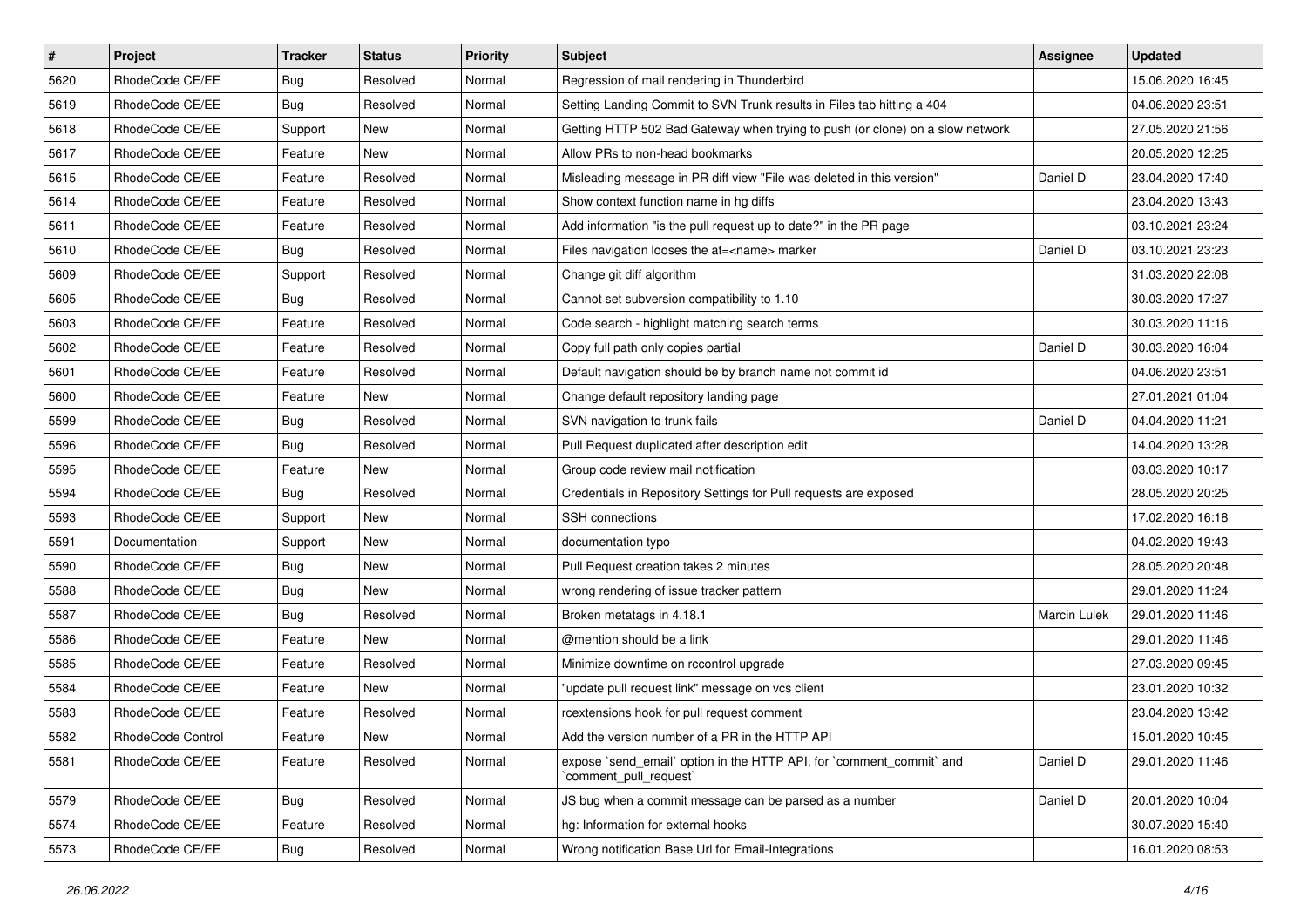| $\sharp$ | Project           | <b>Tracker</b> | <b>Status</b> | <b>Priority</b> | <b>Subject</b>                                                                                                                    | Assignee           | <b>Updated</b>   |
|----------|-------------------|----------------|---------------|-----------------|-----------------------------------------------------------------------------------------------------------------------------------|--------------------|------------------|
| 5571     | RhodeCode CE/EE   | <b>Bug</b>     | Resolved      | Normal          | redmine does not work with firefox any more                                                                                       |                    | 25.10.2019 12:38 |
| 5570     | RhodeCode CE/EE   | <b>Bug</b>     | New           | Normal          | Remap repositories always fail in RhodeCode community                                                                             |                    | 04.10.2019 14:50 |
| 5569     | RhodeCode CE/EE   | <b>Bug</b>     | Resolved      | Normal          | SshWrapper error                                                                                                                  |                    | 21.01.2020 02:02 |
| 5561     | RhodeCode CE/EE   | <b>Bug</b>     | Resolved      | Normal          | PR diff doesn't update when target changes                                                                                        |                    | 21.05.2020 11:53 |
| 5559     | RhodeCode CE/EE   | <b>Bug</b>     | <b>New</b>    | Normal          | Timezone handling issue on repos list                                                                                             |                    | 07.07.2019 22:19 |
| 5557     | RhodeCode CE/EE   | <b>Bug</b>     | Resolved      | Normal          | Consider removing slashes from the RSS feed names                                                                                 |                    | 31.10.2019 19:54 |
| 5556     | RhodeCode CE/EE   | <b>Bug</b>     | New           | Normal          | After upgrade RhodeCode Enterprise, pull request via API adds repo owner as<br>default reviewer                                   |                    | 01.01.2020 13:09 |
| 5555     | RhodeCode CE/EE   | Bug            | Resolved      | Normal          | Making Repository Public does not update the Default User Permissions                                                             |                    | 28.05.2020 20:26 |
| 5554     | RhodeCode CE/EE   | Support        | Resolved      | Normal          | How to increase number of commits shown in pagination on dashboard and<br>changelog                                               |                    | 21.01.2020 02:08 |
| 5553     | RhodeCode CE/EE   | Bug            | New           | Normal          | Exceptions Tracker - Exception ID: 140095575901360 after upgrade to the lastes<br>version                                         | Thierry<br>Wynsdau | 10.07.2019 10:33 |
| 5551     | Documentation     | Bug            | New           | Normal          | Mention LargeFile and LFS in the Backup page                                                                                      |                    | 21.04.2019 20:58 |
| 5550     | RhodeCode CE/EE   | Bug            | New           | Normal          | 500 Internal Server Error   The server has either erred or is incapable of performing<br>the requested operation.                 |                    | 18.04.2019 17:12 |
| 5548     | RhodeCode CE/EE   | Feature        | <b>New</b>    | Normal          | Initial Search API                                                                                                                | Peter Colledge     | 07.07.2019 22:21 |
| 5547     | RhodeCode CE/EE   | Bug            | <b>New</b>    | Normal          | UI not consistent between Firefox and Chrome                                                                                      |                    | 01.03.2019 23:35 |
| 5546     | RhodeCode CE/EE   | Support        | Resolved      | Normal          | experiments with mercurial 4.9                                                                                                    |                    | 26.03.2019 09:23 |
| 5545     | RhodeCode CE/EE   | <b>Bug</b>     | New           | Normal          | Merge commit to contain the username/reponame of the origin                                                                       |                    | 28.02.2019 13:46 |
| 5544     | RhodeCode CE/EE   | Support        | Resolved      | Normal          | Use of authentication token with LDAP account results in account lockout when max<br>bad password attempts are configured in LDAP |                    | 27.02.2019 10:09 |
| 5543     | RhodeCode CE/EE   | Feature        | New           | Normal          | Repo API should have equivalent get_repo_audit_logs() to User API call<br>get_user_audit_logs()                                   |                    | 26.02.2019 12:22 |
| 5541     | RhodeCode CE/EE   | Support        | New           | Normal          | <b>SVN Settings: Repository Patterns</b>                                                                                          |                    | 16.12.2019 15:35 |
| 5540     | RhodeCode CE/EE   | Bug            | New           | Normal          | Rhode Code 4.15.2 VCS Caching(?) behaviour                                                                                        |                    | 25.02.2019 17:01 |
| 5538     | RhodeCode CE/EE   | Bug            | New           | Normal          | internal server error (UnicodeDecodeError) during rhodecode-index request                                                         |                    | 20.02.2019 14:43 |
| 5537     | RhodeCode CE/EE   | Task           | Resolved      | Normal          | Add owner to create pull request API                                                                                              |                    | 28.02.2019 13:52 |
| 5535     | RhodeCode Control | <b>Bug</b>     | <b>New</b>    | Normal          | improper rollback on upgrade failure                                                                                              |                    | 09.02.2019 21:12 |
| 5534     | RhodeCode Control | Feature        | New           | Normal          | extract/preload subcommand                                                                                                        |                    | 14.02.2019 14:45 |
| 5533     | RhodeCode Control | Feature        | In Progress   | Normal          | Support busybox tar                                                                                                               |                    | 09.02.2019 22:09 |
| 5531     | RhodeCode Tools   | <b>Bug</b>     | New           | Normal          | rhodecode-index: default cli opts overwrite given mapping file                                                                    |                    | 17.07.2020 17:36 |
| 5530     | RhodeCode CE/EE   | Bug            | Resolved      | Normal          | Email integration has incorrect url                                                                                               |                    | 09.02.2019 10:33 |
| 5529     | Documentation     | Support        | <b>New</b>    | Normal          | Documentation does not detail watched repositories                                                                                |                    | 07.02.2019 00:16 |
| 5527     | RhodeCode CE/EE   | Support        | New           | Normal          | API: expose human readable failure reason                                                                                         |                    | 30.01.2019 17:43 |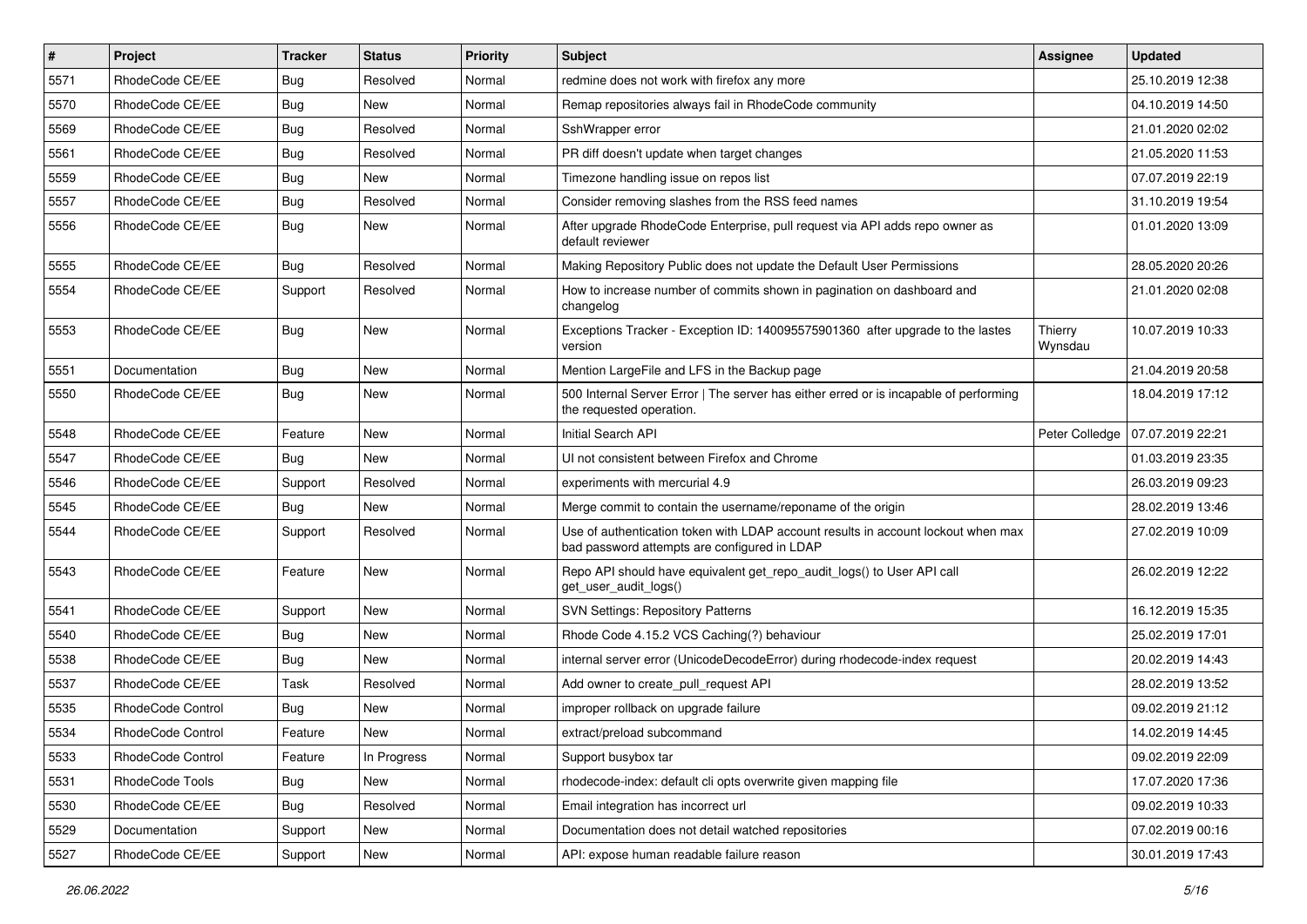| $\pmb{\#}$ | Project           | <b>Tracker</b> | <b>Status</b> | <b>Priority</b> | Subject                                                                                  | <b>Assignee</b> | <b>Updated</b>   |
|------------|-------------------|----------------|---------------|-----------------|------------------------------------------------------------------------------------------|-----------------|------------------|
| 5521       | RhodeCode CE/EE   | <b>Bug</b>     | Resolved      | Normal          | Proxing SVN http requests does not work when using prefix for rhodecode.                 |                 | 28.02.2019 13:52 |
| 5520       | RhodeCode CE/EE   | Feature        | Resolved      | Normal          | Show the head commits shas when the merge is prevented due to multiple heads             |                 | 28.02.2019 13:52 |
| 5518       | RhodeCode CE/EE   | <b>Bug</b>     | Resolved      | Normal          | Zero-sized files in /rhodecode/config/rcextensions/examples                              |                 | 21.01.2020 02:18 |
| 5515       | RhodeCode CE/EE   | <b>Bug</b>     | Resolved      | Normal          | PR default reviewer is incorrect                                                         |                 | 28.02.2019 13:52 |
| 5512       | RhodeCode CE/EE   | <b>Bug</b>     | New           | Normal          | Show commit phase in summary view                                                        |                 | 09.11.2018 21:37 |
| 5511       | RhodeCode CE/EE   | Feature        | New           | Normal          | New feature to synchronize the fork with the remote repo from the summary page           |                 | 13.11.2018 01:23 |
| 5509       | RhodeCode CE/EE   | <b>Bug</b>     | New           | Normal          | Remove `!important attributes` from UI elements                                          |                 | 07.12.2018 07:40 |
| 5507       | RhodeCode CE/EE   | <b>Bug</b>     | Resolved      | Normal          | Markdown rendering needs improvement                                                     |                 | 15.08.2019 15:40 |
| 5506       | RhodeCode CE/EE   | <b>Bug</b>     | New           | Normal          | Web UI fonts are not looking good and is difficult to read for people with low vision    |                 | 26.10.2018 09:38 |
| 5505       | RhodeCode CE/EE   | <b>Bug</b>     | Resolved      | Normal          | Notification emails from RhodeCode is garbled in Outlook 2016 web client                 |                 | 07.12.2018 09:49 |
| 5504       | RhodeCode CE/EE   | Feature        | New           | Normal          | Buttons to copy commit hash and to expand the commit message in the repo<br>summary view |                 | 26.10.2018 00:59 |
| 5503       | RhodeCode CE/EE   | Support        | New           | Normal          | failed to upgrade to 4.13.3                                                              |                 | 06.11.2018 18:28 |
| 5501       | RhodeCode Control | Bug            | New           | Normal          | rccontrol throwing rccontrol.lib.exceptions.SupervisorFailedToStart                      |                 | 19.05.2022 19:32 |
| 5500       | RhodeCode CE/EE   | Bug            | New           | Normal          | How to enable/set "RC_SKIP_HOOKS" to disable svn hooks?                                  |                 | 02.10.2018 07:45 |
| 5499       | RhodeCode CE/EE   | Support        | New           | Normal          | ERROR [celery.worker.consumer.consumer] consumer: Cannot connect                         |                 | 11.09.2018 08:39 |
| 5497       | RhodeCode CE/EE   | Support        | New           | Normal          | hg push hangs                                                                            |                 | 30.08.2018 22:15 |
| 5496       | RhodeCode CE/EE   | Support        | New           | Normal          | database migration 4.11.6 mysql to 4.12.4 postgres                                       |                 | 27.08.2018 21:17 |
| 5495       | RhodeCode CE/EE   | Support        | New           | Normal          | Idap to crowd users_groups sync source                                                   |                 | 10.09.2018 22:09 |
| 5494       | RhodeCode CE/EE   | <b>Bug</b>     | New           | Normal          | rccontrol's python package management causes slow VCS SSH                                |                 | 02.04.2019 11:56 |
| 5492       | RhodeCode CE/EE   | <b>Bug</b>     | <b>New</b>    | Normal          | VCSServer + SVN 1.10                                                                     |                 | 26.07.2018 15:01 |
| 5490       | RhodeCode CE/EE   | <b>Bug</b>     | Resolved      | Normal          | Changes to repo group permissions via API are not audit logged                           |                 | 28.02.2019 13:52 |
| 5484       | RhodeCode CE/EE   | Support        | <b>New</b>    | Normal          | Setting up ssh, remote hg not found                                                      |                 | 06.07.2018 23:41 |
| 5482       | RhodeCode CE/EE   | Bug            | Resolved      | Normal          | Changing a repo's 'Remote pull uri' in its Settings fails with 'No repo type specified'  |                 | 31.10.2018 08:37 |
| 5475       | RhodeCode CE/EE   | <b>Bug</b>     | New           | Normal          | Unable to locate user in OpenLDAP directory via Idaps                                    |                 | 08.06.2018 20:06 |
| 5471       | RhodeCode CE/EE   | <b>Bug</b>     | New           | Normal          | Webhook integration failing: need more than 3 values to unpack                           |                 | 01.06.2018 02:26 |
| 5469       | RhodeCode CE/EE   | Feature        | Resolved      | Normal          | elastisearch > 2.x not supported ?                                                       |                 | 21.01.2020 02:19 |
| 5468       | RhodeCode CE/EE   | Support        | New           | Normal          | Check logic for updating last commit for repository groups                               |                 | 30.08.2018 09:47 |
| 5462       | RhodeCode CE/EE   | <b>Bug</b>     | New           | Normal          | create repo api fails with celery enabled                                                |                 | 10.07.2018 17:49 |
| 5461       | RhodeCode CE/EE   | Bug            | Resolved      | Normal          | Changes to user group permissions via API are not audit logged                           |                 | 30.08.2018 09:47 |
| 5457       | RhodeCode CE/EE   | <b>Bug</b>     | Resolved      | Normal          | Internal server error on full-text search settings page with Elasticsearch               |                 | 16.04.2018 09:08 |
| 5450       | RhodeCode Tools   | Bug            | New           | Normal          | rhodecode-api get license info no longer works                                           |                 | 17.07.2018 15:01 |
| 5444       | RhodeCode CE/EE   | Bug            | Resolved      | Normal          | Error while creating a pull request on a Mercurial repository                            |                 | 17.04.2018 22:29 |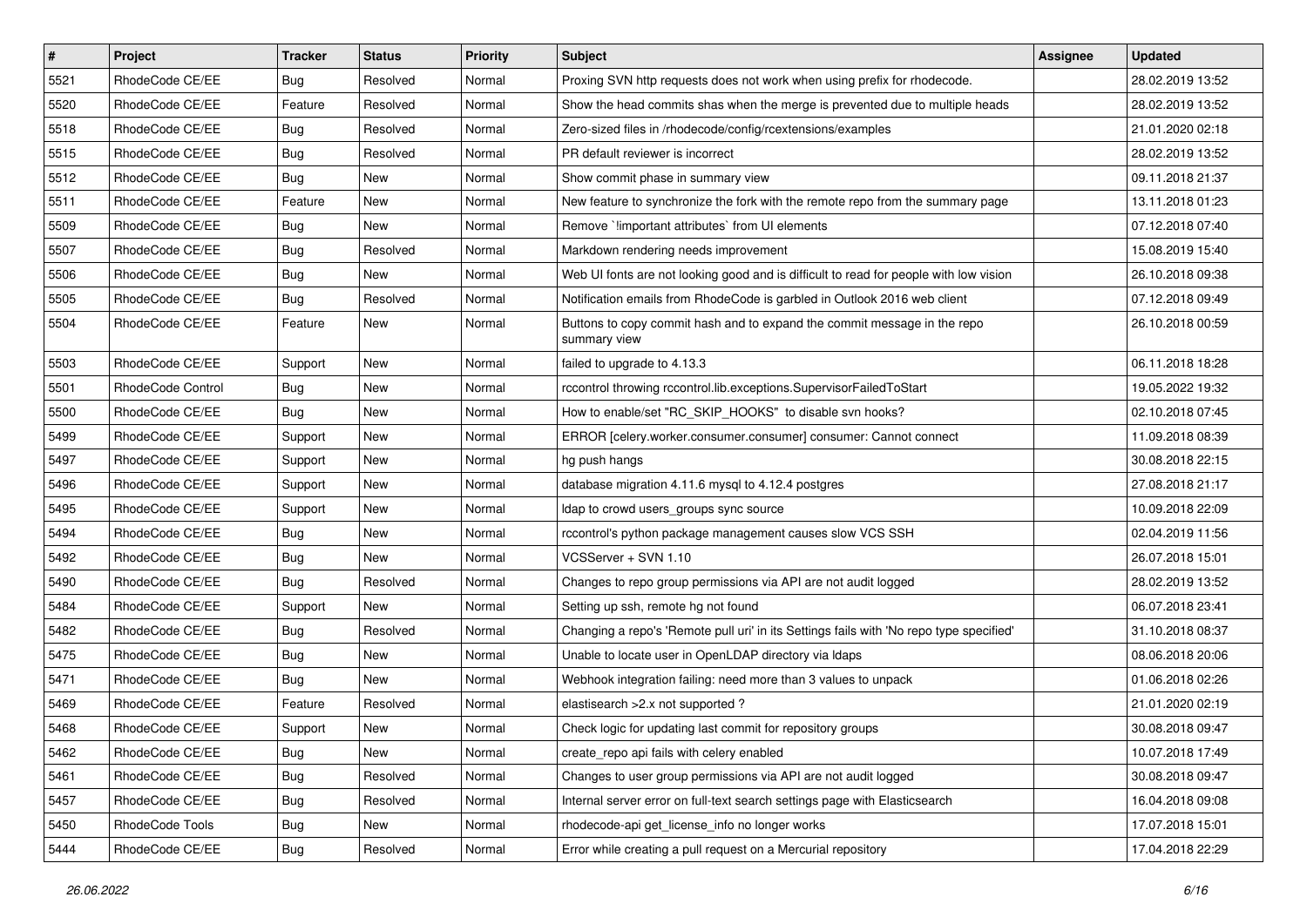| $\pmb{\#}$ | <b>Project</b>  | <b>Tracker</b> | <b>Status</b> | <b>Priority</b> | Subject                                                                                                                                                                              | Assignee                       | <b>Updated</b>                    |
|------------|-----------------|----------------|---------------|-----------------|--------------------------------------------------------------------------------------------------------------------------------------------------------------------------------------|--------------------------------|-----------------------------------|
| 5423       | Documentation   | Support        | Resolved      | Normal          | API-Documentation for Method "create_repo_group" faulty                                                                                                                              |                                | 22.01.2018 16:23                  |
| 5412       | RhodeCode CE/EE | Bug            | Resolved      | Normal          | Webhook for "pullrequest commented" event returns incomplete data                                                                                                                    |                                | 27.02.2018 18:00                  |
| 5410       | RhodeCode CE/EE | Bug            | <b>New</b>    | Normal          | After converting to CE, we get the following error when trying to view some repos in<br>the UI: "UnicodeDecodeError: 'ascii' codec can't decode byte" (full error in<br>Description) |                                | 25.01.2018 20:45                  |
| 5406       | RhodeCode CE/EE | Bug            | New           | Normal          | <b>Installer Fails</b>                                                                                                                                                               |                                | 01.12.2017 11:52                  |
| 5405       | RhodeCode CE/EE | Bug            | New           | Normal          | Add repository from UI leads to HTTP/404                                                                                                                                             |                                | 28.11.2017 11:39                  |
| 5404       | RhodeCode CE/EE | Task           | New           | Normal          | Add an option to detach review rules when deleting an user                                                                                                                           |                                | 22.11.2017 11:23                  |
| 5400       | RhodeCode CE/EE | Task           | <b>New</b>    | Normal          | User group - subgroup support                                                                                                                                                        |                                | 06.11.2017 22:00                  |
| 5396       | RhodeCode CE/EE | Feature        | Resolved      | Normal          | Merge state with shadow repo should be created during pull request                                                                                                                   |                                | 12.10.2017 21:57                  |
| 5395       | RhodeCode CE/EE | Support        | Resolved      | Normal          | Svn protocols and performance                                                                                                                                                        |                                | 04.04.2019 18:08                  |
| 5394       | RhodeCode CE/EE | Support        | New           | Normal          | SVN to Git / Mercurial Migration                                                                                                                                                     |                                | 03.10.2017 09:29                  |
| 5386       | RhodeCode CE/EE | Task           | Resolved      | Normal          | Increase security for Email Change                                                                                                                                                   | Marcin<br>Kuzminski<br>[CTO]   | 17.02.2018 17:29                  |
| 5382       | RhodeCode CE/EE | Feature        | <b>New</b>    | Normal          | Support for repository aliases                                                                                                                                                       | Marcin<br>Kuzminski<br>[CTO]   | 04.09.2017 15:17                  |
| 5381       | RhodeCode CE/EE | Bug            | Resolved      | Normal          | Email integration changeset links invalid                                                                                                                                            |                                | 06.09.2017 12:29                  |
| 5380       | RhodeCode CE/EE | Bug            | Resolved      | Normal          | repo commits pageintion error                                                                                                                                                        |                                | 06.09.2017 19:16                  |
| 5379       | RhodeCode CE/EE | Bug            | Resolved      | Normal          | Journal RSS feed errors                                                                                                                                                              |                                | 01.09.2017 16:40                  |
| 5376       | RhodeCode CE/EE | Bug            | Resolved      | Normal          | error: pretxnchangegroup.acl hook failed: acl: user "" denied on branch "default"                                                                                                    |                                | 16.08.2017 19:45                  |
| 5375       | RhodeCode CE/EE | Support        | Resolved      | Normal          | How do I configure "Go to" to just search repository names?                                                                                                                          |                                | 16.08.2017 18:00                  |
| 5371       | RhodeCode CE/EE | <b>Bug</b>     | <b>New</b>    | Normal          | Comment times in Pull Requests are off by 1 day                                                                                                                                      |                                | 10.04.2018 15:11                  |
| 5368       | RhodeCode CE/EE | Feature        | Resolved      | Normal          | Mercurial: Close branch before merging it                                                                                                                                            |                                | Mathieu Cantin   21.01.2020 02:11 |
| 5348       | Documentation   | Bug            | <b>New</b>    | Normal          | Uninstall documentaion missing some steps                                                                                                                                            |                                | 06.07.2017 10:25                  |
| 5347       | Documentation   | Bug            | New           | Normal          | Post Install steps should include Apache or Nginx setup.                                                                                                                             |                                | 06.07.2017 10:23                  |
| 5343       | RhodeCode CE/EE | Task           | Resolved      | Normal          | SSH key management and SSH support                                                                                                                                                   |                                | 18.08.2017 23:50                  |
| 5337       | RhodeCode CE/EE | Bug            | Resolved      | Normal          | Possible memory leak after few Git Pull Requests                                                                                                                                     |                                | 08.08.2017 13:08                  |
| 5326       | RhodeCode CE/EE | Task           | Resolved      | Normal          | Public usergroup profile                                                                                                                                                             | <b>Bartłomiei</b><br>Wołyńczyk | 22.02.2018 15:44                  |
| 5321       | RhodeCode CE/EE | Feature        | Resolved      | Normal          | Audit logs                                                                                                                                                                           |                                | 21.06.2017 12:49                  |
| 5316       | RhodeCode CE/EE | Feature        | In Progress   | Normal          | UI should provide checkout URL for a SVN path                                                                                                                                        |                                | 06.11.2017 21:59                  |
| 5304       | RhodeCode CE/EE | <b>Bug</b>     | Resolved      | Normal          | Email template not correct                                                                                                                                                           |                                | 31.10.2018 08:36                  |
| 5297       | RhodeCode CE/EE | Bug            | Resolved      | Normal          | Locale fails on a SuSE system                                                                                                                                                        |                                | 31.10.2018 08:36                  |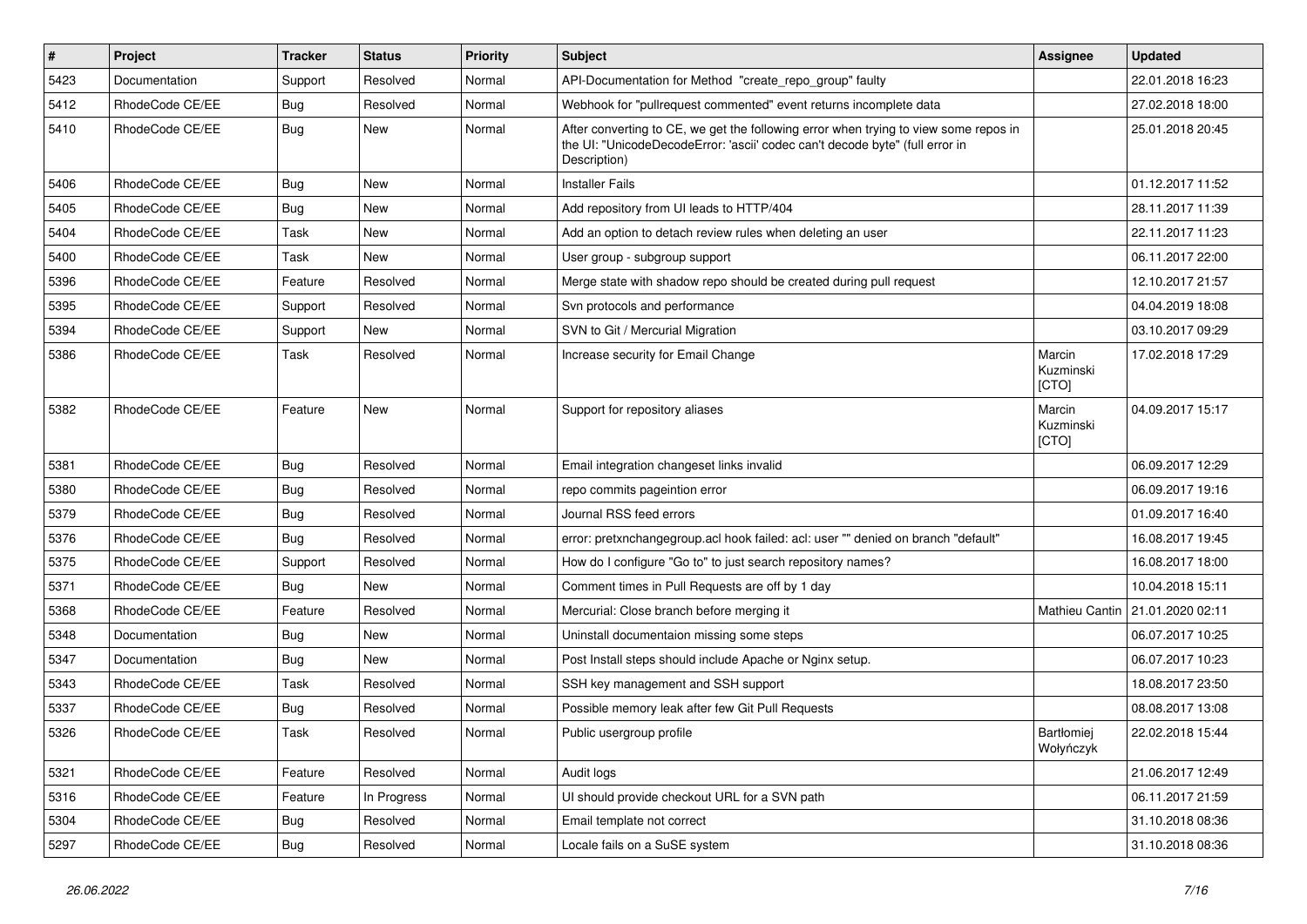| $\pmb{\#}$ | Project         | <b>Tracker</b> | <b>Status</b> | <b>Priority</b> | Subject                                                                                       | <b>Assignee</b>              | <b>Updated</b>   |
|------------|-----------------|----------------|---------------|-----------------|-----------------------------------------------------------------------------------------------|------------------------------|------------------|
| 5278       | RhodeCode CE/EE | Feature        | New           | Normal          | Require support for git repositories of the form git://                                       |                              | 13.04.2017 15:20 |
| 5277       | RhodeCode CE/EE | Bug            | Resolved      | Normal          | table id=user_list_table - Ajax error                                                         |                              | 13.04.2017 01:04 |
| 5273       | RhodeCode CE/EE | Feature        | <b>New</b>    | Normal          | Comment status                                                                                |                              | 07.04.2017 13:10 |
| 5272       | RhodeCode CE/EE | Feature        | Resolved      | Normal          | Pull Request checklist                                                                        |                              | 21.01.2020 02:09 |
| 5271       | RhodeCode CE/EE | Feature        | <b>New</b>    | Normal          | Private comments                                                                              |                              | 07.04.2017 12:01 |
| 5270       | RhodeCode CE/EE | Task           | New           | Normal          | Comments updates                                                                              | Bartłomiej<br>Wołyńczyk      | 17.04.2018 21:51 |
| 5269       | RhodeCode CE/EE | Support        | <b>New</b>    | Normal          | Upgrade from RC EE 3.7.1 to RC EE 4.x                                                         |                              | 29.06.2017 19:36 |
| 5266       | RhodeCode CE/EE | Bug            | Resolved      | Normal          | Validate if changes in target branches get's propagated on Pull request updates               |                              | 05.04.2017 18:10 |
| 5265       | RhodeCode CE/EE | Task           | Resolved      | Normal          | Enable phases support                                                                         |                              | 11.05.2017 11:10 |
| 5259       | RhodeCode CE/EE | Bug            | Resolved      | Normal          | user-journal storage changes                                                                  |                              | 12.04.2017 00:04 |
| 5257       | RhodeCode CE/EE | Bug            | New           | Normal          | Git repository with big binary file provokes error and strange behavior/memory leak<br>of RH. | Marcin<br>Kuzminski<br>[CTO] | 23.03.2017 22:02 |
| 5256       | RhodeCode CE/EE | Feature        | <b>New</b>    | Normal          | Last repository access time.                                                                  |                              | 23.03.2017 16:34 |
| 5255       | RhodeCode CE/EE | Support        | New           | Normal          | I can't access issues created by me from mail                                                 |                              | 04.04.2017 11:28 |
| 5248       | Documentation   | Bug            | <b>New</b>    | Normal          | Installation of rhodecode-tools                                                               |                              | 16.03.2017 16:35 |
| 5237       | Documentation   | Support        | <b>New</b>    | Normal          | documentation for DR                                                                          |                              | 06.03.2017 23:34 |
| 5235       | RhodeCode CE/EE | Task           | Resolved      | Normal          | relative image support                                                                        |                              | 10.03.2017 23:37 |
| 5229       | RhodeCode CE/EE | Task           | Resolved      | Normal          | add support for https://clipboardjs.com/                                                      |                              | 21.01.2020 02:19 |
| 5227       | RhodeCode CE/EE | Bug            | New           | Normal          | 400 during a svn checkout, file with special chars                                            |                              | 23.02.2017 17:43 |
| 5225       | RhodeCode CE/EE | Task           | Resolved      | Normal          | add tag of author/contribitor to comments                                                     |                              | 11.05.2017 11:10 |
| 5221       | RhodeCode CE/EE | Task           | Resolved      | Normal          | Missing comment type in emails                                                                |                              | 19.02.2017 21:46 |
| 5218       | RhodeCode CE/EE | Bug            | New           | Normal          | 500 when forking repository, when using special chars in password.                            |                              | 19.02.2017 21:46 |
| 5213       | RhodeCode CE/EE | Bug            | Resolved      | Normal          | Fixing Apache Proxy timeout issues                                                            |                              | 14.02.2017 09:44 |
| 5210       | RhodeCode CE/EE | Bug            | Resolved      | Normal          | webook problems                                                                               |                              | 13.02.2017 19:43 |
| 5203       | RhodeCode CE/EE | Task           | Resolved      | Normal          | optimise large repos speed                                                                    |                              | 08.09.2017 16:10 |
| 5202       | RhodeCode CE/EE | Task           | Resolved      | Normal          | run git gc and git repack on GIT repos when we have a scheduler via celery in<br>pyramid      |                              | 04.12.2017 20:49 |
| 5201       | RhodeCode CE/EE | Task           | Resolved      | Normal          | API: implement describe-methods                                                               |                              | 13.02.2017 15:57 |
| 5200       | RhodeCode CE/EE | Task           | New           | Normal          | investigate search improvements                                                               |                              | 16.12.2019 16:04 |
| 5198       | RhodeCode CE/EE | Task           | Resolved      | Normal          | remove pyro4 from enterprise                                                                  |                              | 07.02.2017 19:28 |
| 5187       | RhodeCode CE/EE | Feature        | Resolved      | Normal          | changelog dynamic loading of commits                                                          |                              | 12.06.2018 12:31 |
| 5184       | RhodeCode CE/EE | Task           | Resolved      | Normal          | bump pyramid to 1.7.X                                                                         |                              | 06.02.2017 21:50 |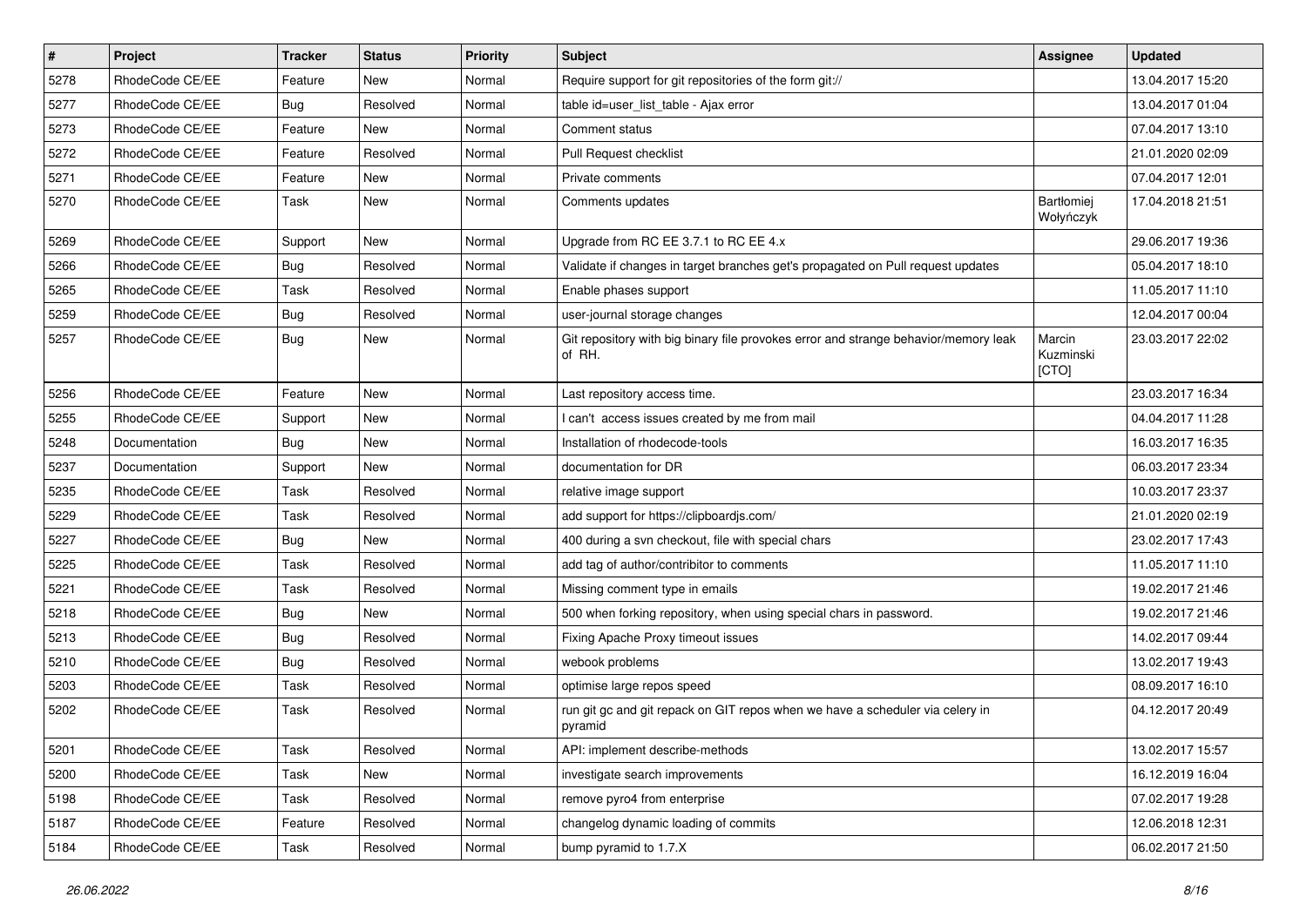| $\sharp$ | Project         | <b>Tracker</b> | <b>Status</b> | <b>Priority</b> | <b>Subject</b>                                                                                     | Assignee                     | <b>Updated</b>   |
|----------|-----------------|----------------|---------------|-----------------|----------------------------------------------------------------------------------------------------|------------------------------|------------------|
| 5164     | RhodeCode CE/EE | Bug            | Resolved      | Normal          | non-web calls are leaking session objects                                                          |                              | 13.01.2017 01:30 |
| 5153     | Documentation   | Bug            | Resolved      | Normal          | Documentation: /tmp permissions                                                                    |                              | 04.01.2017 13:02 |
| 5150     | RhodeCode CE/EE | Task           | Resolved      | Normal          | Password reset promts in my account should be hidden in accounts that are not of<br>type rhodecode | Marcin<br>Kuzminski<br>[CTO] | 02.01.2017 16:34 |
| 4678     | RhodeCode CE/EE | Task           | Resolved      | Normal          | Release 4.5.2                                                                                      |                              | 19.12.2016 17:32 |
| 4676     | RhodeCode CE/EE | Bug            | Resolved      | Normal          | Some admin passwords can make installation fail                                                    |                              | 16.12.2016 16:16 |
| 4675     | RhodeCode CE/EE | <b>Bug</b>     | Resolved      | Normal          | Disk free inodes are displayed incorrectly                                                         |                              | 13.12.2016 22:41 |
| 4670     | RhodeCode CE/EE | Task           | Resolved      | Normal          | Release 4.5.1                                                                                      | Marcin<br>Kuzminski<br>[CTO] | 06.12.2016 21:13 |
| 4669     | RhodeCode CE/EE | Task           | <b>New</b>    | Normal          | disable pytest sugar on nix-build                                                                  |                              | 01.12.2016 12:52 |
| 4666     | RhodeCode CE/EE | Task           | Resolved      | Normal          | Bump git and mercurial to latest versions                                                          |                              | 02.12.2016 19:01 |
| 4312     | RhodeCode CE/EE | Task           | New           | Normal          | Storage location changes                                                                           |                              | 11.07.2017 13:31 |
| 4311     | RhodeCode CE/EE | Task           | Resolved      | Normal          | Diffs feedback                                                                                     | Daniel D                     | 26.11.2016 14:10 |
| 4306     | RhodeCode CE/EE | Bug            | Resolved      | Normal          | Issue to push file with character # on a SVN                                                       |                              | 03.04.2017 16:44 |
| 4305     | RhodeCode CE/EE | Task           | Resolved      | Normal          | Meta-tagging could be excluded from limit                                                          |                              | 09.11.2016 19:27 |
| 4303     | RhodeCode CE/EE | Support        | <b>New</b>    | Normal          | rhodecode instance                                                                                 |                              | 08.11.2016 16:32 |
| 4301     | RhodeCode CE/EE | Feature        | New           | Normal          | [API] toggle force_password_reset in api for Idap users                                            |                              | 28.10.2016 15:43 |
| 4299     | RhodeCode CE/EE | Task           | New           | Normal          | TEMPLATE repo groups                                                                               |                              | 22.09.2017 10:26 |
| 4297     | RhodeCode CE/EE | Task           | Resolved      | Normal          | redo the my-pull-requests page to use the datagrid                                                 | Marcin<br>Kuzminski<br>[CTO] | 01.11.2016 09:31 |
| 4296     | RhodeCode CE/EE | <b>Bug</b>     | Resolved      | Normal          | [ee] Can not create pull requests with reviewers.                                                  | Daniel D                     | 07.11.2016 21:17 |
| 4290     | RhodeCode CE/EE | Task           | <b>New</b>    | Normal          | Allow to transplant the review status to merged commits                                            |                              | 17.04.2018 21:50 |
| 4288     | RhodeCode CE/EE | Task           | Resolved      | Normal          | [ce, ee] unify controllers that use diffs                                                          | Daniel D                     | 02.08.2017 11:41 |
| 4285     | RhodeCode CE/EE | Bug            | <b>New</b>    | Normal          | Intermittent error while trying to create or fork a repository                                     |                              | 17.10.2016 22:42 |
| 4283     | RhodeCode CE/EE | Task           | Resolved      | Normal          | bump whoosh to 2.7.4 release                                                                       |                              | 13.12.2016 21:08 |
| 4282     | RhodeCode CE/EE | Task           | Resolved      | Normal          | Add inode limit together with disk usage                                                           | Marcin<br>Kuzminski<br>[CTO] | 19.10.2016 12:18 |
| 4281     | RhodeCode CE/EE | Task           | Resolved      | Normal          | Fix docs on To `increase database performance`                                                     | Marcin<br>Kuzminski<br>[CTO] | 18.10.2016 16:39 |
| 4279     | RhodeCode CE/EE | Bug            | Resolved      | Normal          | re-captcha validation is broken                                                                    | Martin<br>Bornhold           | 26.10.2016 22:27 |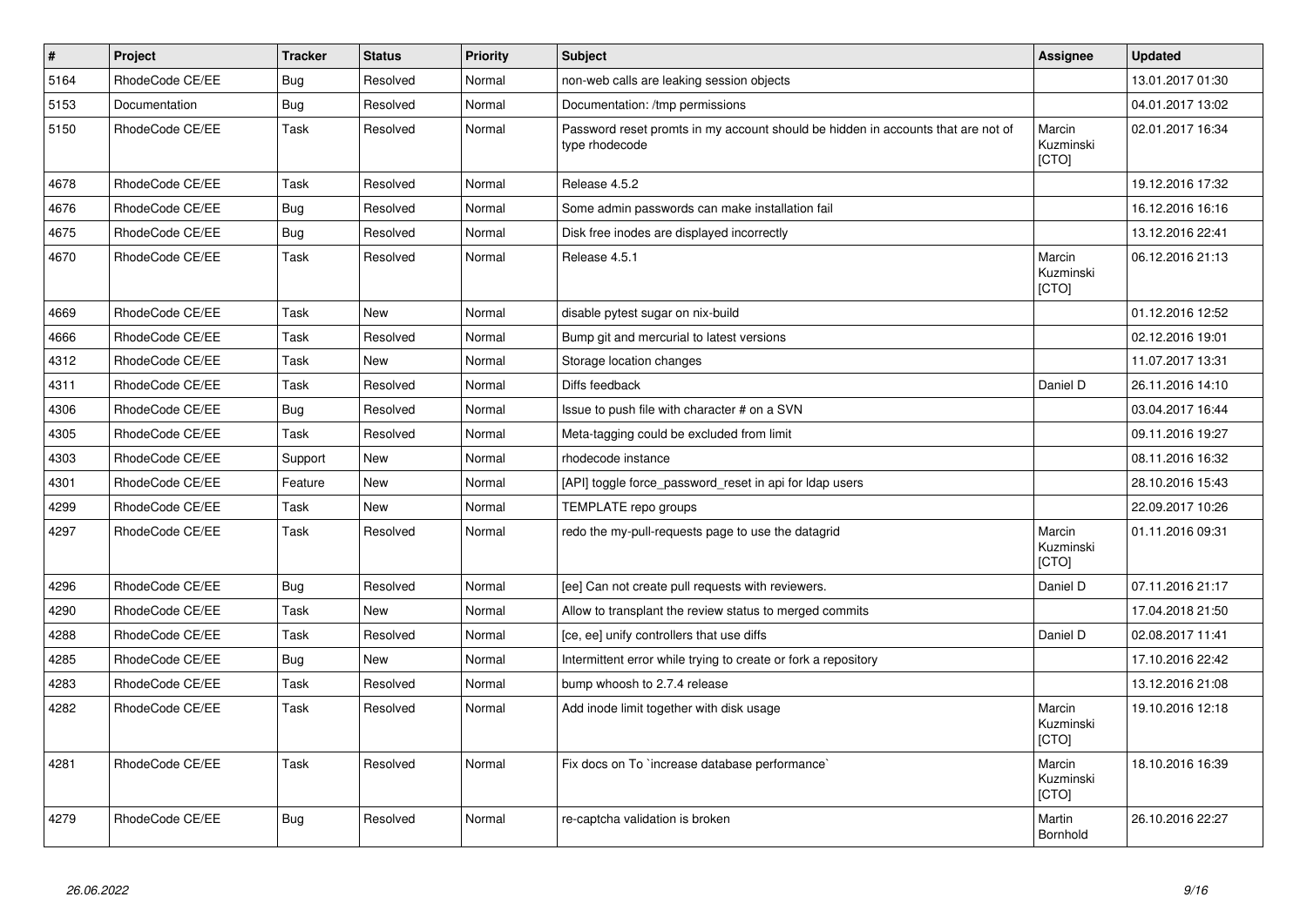| $\pmb{\#}$ | Project         | <b>Tracker</b> | <b>Status</b> | <b>Priority</b> | <b>Subject</b>                                                                                                       | <b>Assignee</b>              | <b>Updated</b>   |
|------------|-----------------|----------------|---------------|-----------------|----------------------------------------------------------------------------------------------------------------------|------------------------------|------------------|
| 4278       | RhodeCode CE/EE | Bug            | Resolved      | Normal          | [admin] Clicking the save button in admin -> settings -> issue tracker leads to<br>exception if no patterns entered. | Daniel D                     | 18.10.2016 13:38 |
| 4277       | RhodeCode CE/EE | Bug            | Resolved      | Normal          | [frontend] System info page does not work correctly in safari.                                                       | Martin<br>Bornhold           | 04.11.2016 12:08 |
| 4276       | RhodeCode CE/EE | Bug            | Resolved      | Normal          | System info page uses mercurial/git versions from RhodeCode instead of VCSServer                                     | Marcin<br>Kuzminski<br>[CTO] | 14.11.2016 21:19 |
| 4274       | RhodeCode CE/EE | Bug            | Resolved      | Normal          | 500 error when push big objects                                                                                      |                              | 13.02.2017 19:53 |
| 4272       | RhodeCode CE/EE | Feature        | New           | Normal          | Better SPAM protection                                                                                               |                              | 12.10.2016 11:14 |
| 4271       | RhodeCode CE/EE | Bug            | Resolved      | Normal          | Browsing new repository groups via SVN issue                                                                         | Martin<br>Bornhold           | 19.10.2016 11:11 |
| 4269       | RhodeCode CE/EE | Support        | Resolved      | Normal          | Allow flash messages to be permanently surpressed                                                                    | <b>Marcin Lulek</b>          | 14.10.2016 12:46 |
| 4267       | RhodeCode CE/EE | Feature        | Resolved      | Normal          | [ce, ee] jira tracker integration wildcard project key support                                                       | Daniel D                     | 10.10.2016 20:13 |
| 4266       | RhodeCode CE/EE | Bug            | Resolved      | Normal          | Error 500 on integrations page after setting up Webhook                                                              |                              | 17.10.2016 15:35 |
| 4256       | RhodeCode CE/EE | Bug            | New           | Normal          | [ce, ee, ux] Source code highlight colors conflict with red/green inserted/deleted<br>blocks                         | Daniel D                     | 03.10.2016 05:00 |
| 4255       | RhodeCode CE/EE | <b>Bug</b>     | <b>New</b>    | Normal          | [translation, i18n] translation not being applied to integrations pages                                              |                              | 30.09.2016 15:56 |
| 4254       | RhodeCode CE/EE | Bug            | Resolved      | Normal          | [frontend] 500 Internal Server Error with i18n-ed pages                                                              | Lisa Quatmann                | 30.09.2016 14:38 |
| 4252       | RhodeCode CE/EE | Support        | New           | Normal          | Backup & Recovery                                                                                                    |                              | 07.10.2016 19:47 |
| 4250       | RhodeCode CE/EE | Bug            | Resolved      | Normal          | Adding a reviewer into existing PR doesn't set a reason.                                                             | Marcin<br>Kuzminski<br>[CTO] | 07.10.2016 20:05 |
| 4247       | RhodeCode CE/EE | Bug            | Resolved      | Normal          | [vcs] Using current time as timestamp during archive creating leads to changing<br>hashes                            | Martin<br>Bornhold           | 28.09.2016 12:07 |
| 4246       | RhodeCode CE/EE | Task           | New           | Normal          | [ce, ee, vcs, git] add tests for annotated git tags                                                                  | Daniel D                     | 13.02.2018 18:03 |
| 4245       | RhodeCode CE/EE | Task           | Resolved      | Normal          | Convert control command to use http mode by default                                                                  | Marcin<br>Kuzminski<br>[CTO] | 14.10.2016 16:13 |
| 4244       | RhodeCode CE/EE | Support        | Resolved      | Normal          | mod day syn template error when using auth realm with spaces in it                                                   | Martin<br>Bornhold           | 28.09.2016 12:07 |
| 4238       | RhodeCode CE/EE | Task           | Resolved      | Normal          | default reviewers updates                                                                                            | Daniel D                     | 06.10.2016 14:26 |
| 4237       | RhodeCode CE/EE | Task           | Resolved      | Normal          | Enable HTTP support                                                                                                  | Martin<br>Bornhold           | 12.10.2016 11:51 |
| 4234       | RhodeCode CE/EE | Task           | New           | Normal          | prepare and test RhodeCode VM image for AWS                                                                          | Marcin Lulek                 | 11.07.2017 13:32 |
| 4232       | RhodeCode CE/EE | Feature        | New           | Normal          | [ce, ee, pr, compare] redo diffs, support side by side diffs, html diffs                                             | Daniel D                     | 25.10.2016 15:40 |
| 4227       | RhodeCode CE/EE | Support        | Resolved      | Normal          | VBScript files detected as text/plain - no syntax highlighting                                                       |                              | 14.09.2016 22:38 |
| 4226       | RhodeCode CE/EE | Feature        | New           | Normal          | [settings, system info] add VCS and Channelstream status to System Info                                              |                              | 14.09.2016 16:45 |
| 4225       | RhodeCode CE/EE | Feature        | Resolved      | Normal          | [ce, ee] repo group integrations cascade to child repo groups                                                        | Daniel D                     | 14.09.2016 11:12 |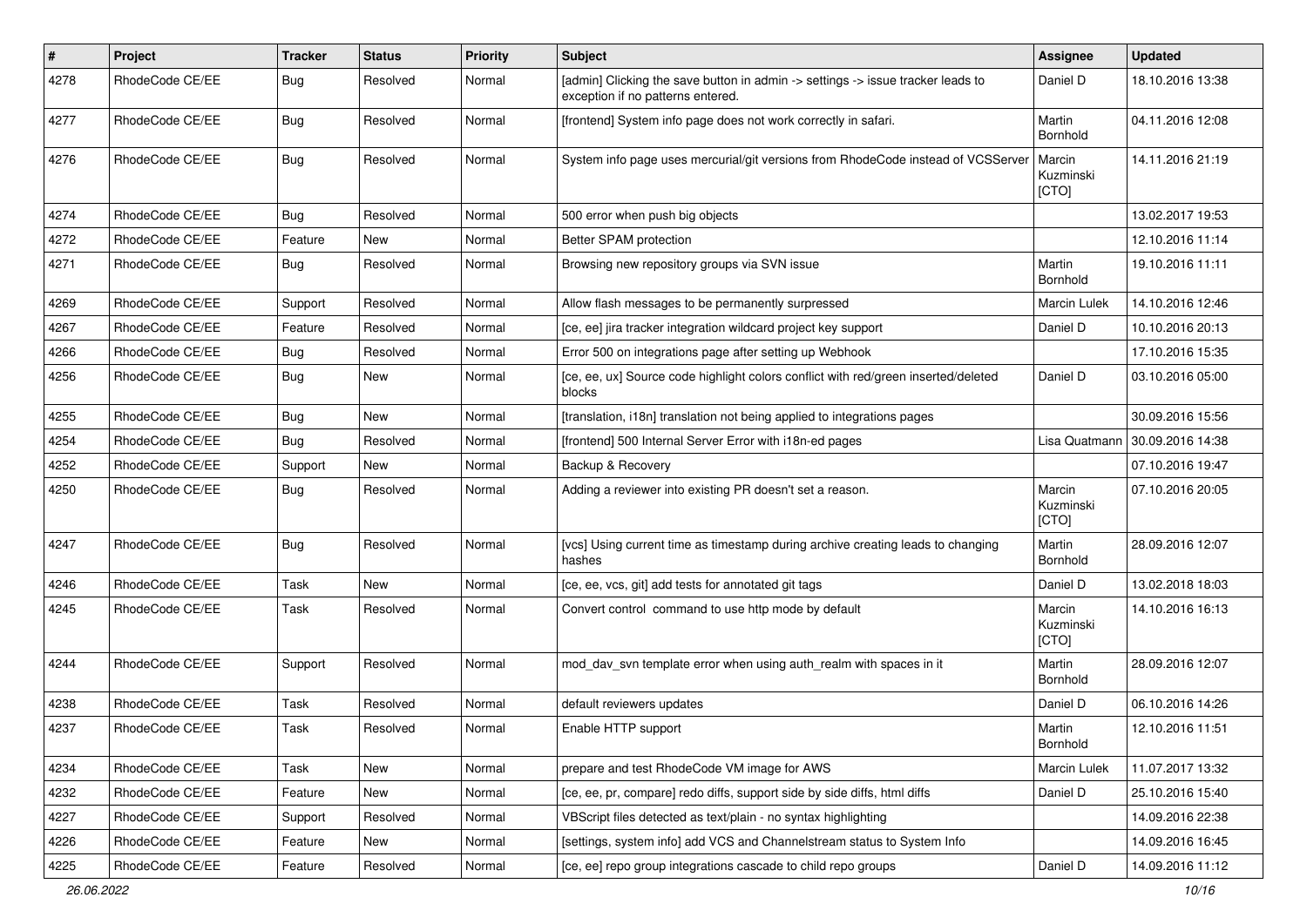| $\vert$ # | Project         | <b>Tracker</b> | <b>Status</b> | <b>Priority</b> | Subject                                                                                              | <b>Assignee</b>              | <b>Updated</b>   |
|-----------|-----------------|----------------|---------------|-----------------|------------------------------------------------------------------------------------------------------|------------------------------|------------------|
| 4224      | RhodeCode CE/EE | Bug            | Resolved      | Normal          | [docs] update docs re: removing old instances when switching editions                                | Lisa Quatmann                | 11.10.2016 15:36 |
| 4222      | RhodeCode CE/EE | Feature        | <b>New</b>    | Normal          | Configurable detection of READMEs                                                                    |                              | 09.09.2016 10:05 |
| 4219      | RhodeCode CE/EE | Feature        | Resolved      | Normal          | [ce, ee] Add mandatory reviewers for pull requests                                                   | Marcin<br>Kuzminski<br>[CTO] | 20.06.2017 15:23 |
| 4216      | RhodeCode CE/EE | Task           | <b>New</b>    | Normal          | [ux, renderers] implement consistent rendering for text fields                                       |                              | 06.09.2016 11:46 |
| 4211      | RhodeCode CE/EE | Feature        | Resolved      | Normal          | [ce, ee] increase webhook flexibility                                                                | Marcin<br>Kuzminski<br>[CTO] | 20.06.2022 10:55 |
| 4208      | RhodeCode CE/EE | Bug            | <b>New</b>    | Normal          | [ce, ee] test errors get hidden by error page                                                        | Daniel D                     | 14.09.2016 12:00 |
| 4207      | RhodeCode CE/EE | Feature        | Resolved      | Normal          | Support for obsolescence markers in changelog UI                                                     |                              | 19.05.2017 16:14 |
| 4203      | RhodeCode CE/EE | Task           | Resolved      | Normal          | Get rid of svn.proxy.parent_path_root, and replace it with reading storage location<br>from Database | Martin<br>Bornhold           | 22.09.2016 14:31 |
| 4202      | RhodeCode CE/EE | Task           | Resolved      | Normal          | Polish the 503.html page                                                                             | Daniel D                     | 30.08.2016 23:54 |
| 4197      | RhodeCode CE/EE | Task           | New           | Normal          | [ce, ee] get list of users with their permissions to a repository                                    | Daniel D                     | 22.09.2017 10:30 |
| 4194      | RhodeCode CE/EE | Task           | Resolved      | Normal          | move svn http backend out of labs into a real VCS settings                                           | Lisa Quatmann                | 14.09.2016 23:16 |
| 4193      | RhodeCode CE/EE | Feature        | In Progress   | Normal          | Improve Filter Functionality in the Change Log                                                       | Marcin<br>Kuzminski<br>[CTO] | 22.09.2017 10:25 |
| 4192      | RhodeCode CE/EE | Feature        | Resolved      | Normal          | [ce, ee] slack/hipchat integrations group commits by branch pushed                                   |                              | 09.09.2016 19:01 |
| 4191      | RhodeCode CE/EE | Feature        | <b>New</b>    | Normal          | Add custom Image logo option to header                                                               |                              | 22.08.2016 14:49 |
| 4190      | RhodeCode CE/EE | <b>Bug</b>     | New           | Normal          | [tests] fix or remove rst xss inline test                                                            |                              | 22.08.2016 12:15 |
| 4189      | RhodeCode CE/EE | Bug            | New           | Normal          | [tests, git] count of commit ids is different for git than hg when comparing remote                  |                              | 22.08.2016 12:34 |
| 4188      | RhodeCode CE/EE | Bug            | <b>New</b>    | Normal          | [tests, svn] changeset tests produce different results for svn                                       |                              | 22.08.2016 09:54 |
| 4183      | RhodeCode CE/EE | Feature        | Resolved      | Normal          | Different roles for PR reviewers                                                                     | Daniel D                     | 12.10.2020 23:13 |
| 4182      | RhodeCode CE/EE | Feature        | <b>New</b>    | Normal          | add direct link from notification to corresponding PR                                                |                              | 19.08.2016 12:35 |
| 4181      | RhodeCode CE/EE | Task           | Resolved      | Normal          | Integrations: allow root repos only integrations                                                     | Daniel D                     | 31.08.2016 17:44 |
| 4180      | RhodeCode CE/EE | Task           | Resolved      | Normal          | integrations: possible limit the updates sent                                                        | Daniel D                     | 22.08.2016 12:22 |
| 4179      | RhodeCode CE/EE | Task           | <b>New</b>    | Normal          | [ce, ee] refine perms summary list                                                                   | Daniel D                     | 14.09.2016 12:09 |
| 4178      | RhodeCode CE/EE | Bug            | Resolved      | Normal          | RhodeCode EE OVA VM wont run on a ESX 6.0 host                                                       | Marcin<br>Kuzminski<br>[CTO] | 15.09.2016 13:25 |
| 4175      | RhodeCode CE/EE | Feature        | Resolved      | Normal          | [ce, ee] repo group integrations                                                                     | Daniel D                     | 16.08.2016 20:00 |
| 4169      | RhodeCode CE/EE | Task           | Resolved      | Normal          | re-architecture celery support                                                                       |                              | 17.11.2017 19:21 |
| 4163      | RhodeCode CE/EE | Task           | New           | Normal          | [ce, ee] celery refactor + upgrade                                                                   |                              | 15.08.2016 12:32 |
| 4157      | RhodeCode CE/EE | Feature        | New           | Normal          | [integrations] Integrate with industry standard SW development tools                                 | Daniel D                     | 08.08.2016 12:55 |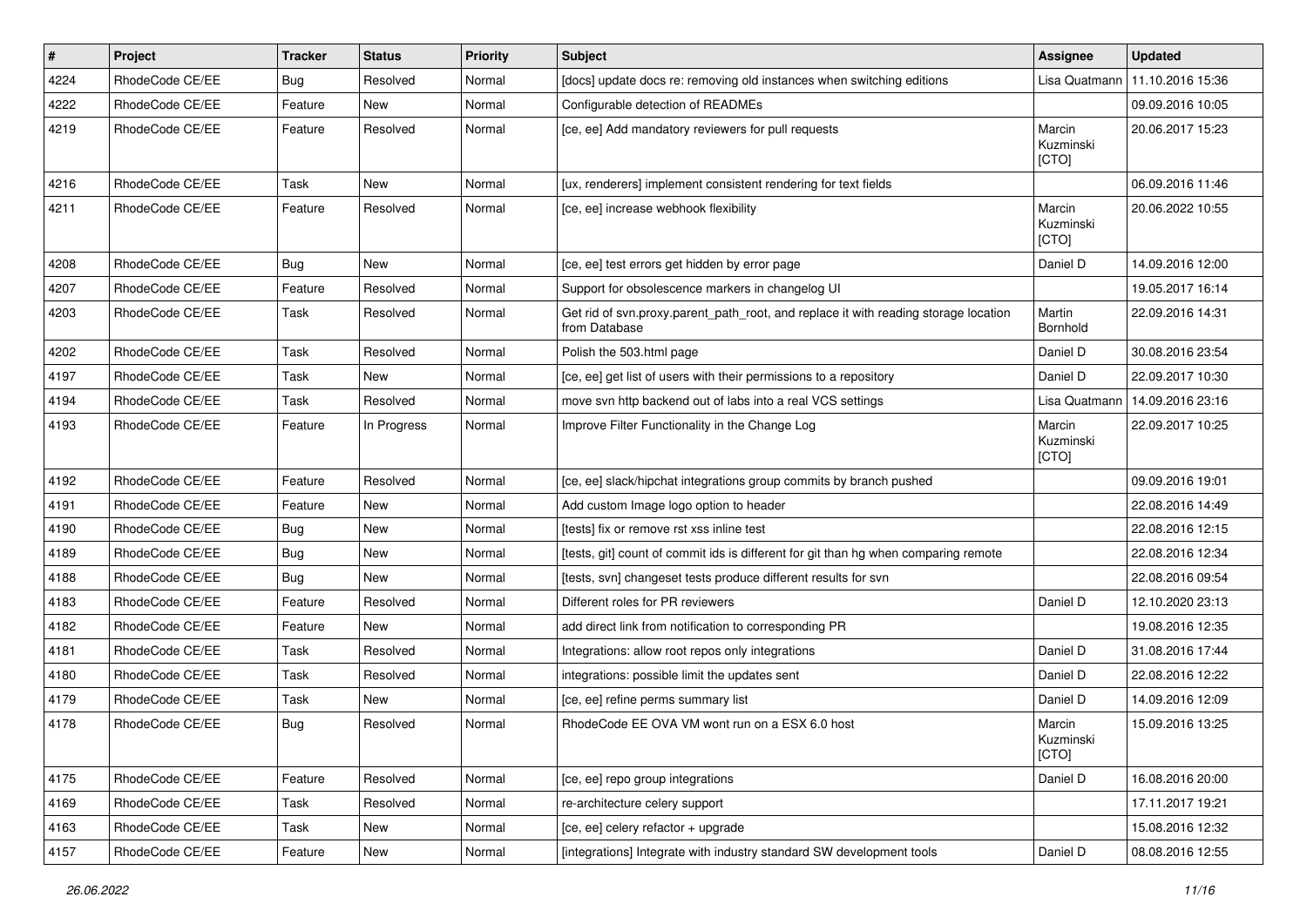| $\pmb{\#}$ | Project              | Tracker    | <b>Status</b> | <b>Priority</b> | Subject                                                                                               | <b>Assignee</b>              | <b>Updated</b>   |
|------------|----------------------|------------|---------------|-----------------|-------------------------------------------------------------------------------------------------------|------------------------------|------------------|
| 4153       | RhodeCode CE/EE      | Task       | Resolved      | Normal          | Optimize readme fetching by changing the system of readme detection                                   | Johannes<br>Bornhold         | 09.09.2016 10:17 |
| 4151       | RhodeCode CE/EE      | Task       | Resolved      | Normal          | [packaging] Subversion to current 1.9.X                                                               |                              | 09.09.2016 10:18 |
| 4147       | RhodeCode CE/EE      | Task       | New           | Normal          | [ce, ee, docs] Events documentation                                                                   | Daniel D                     | 15.08.2016 12:33 |
| 4144       | RhodeCode CE/EE      | Feature    | <b>New</b>    | Normal          | [ux] improve enable/disable of notifications                                                          |                              | 02.08.2016 17:19 |
| 4140       | RhodeCode CE/EE      | Task       | Resolved      | Normal          | Check middleware chain status, and Verify that special middleware is catching<br>exceptions correctly |                              | 23.08.2016 12:13 |
| 4121       | RhodeCode CE/EE      | Bug        | Resolved      | Normal          | [ce, ee] server announcement has extra margin                                                         | Lisa Quatmann                | 26.09.2016 14:00 |
| 4120       | RhodeCode CE/EE      | Task       | New           | Normal          | [ce] replace get_repo_nodes api                                                                       | Daniel D                     | 17.04.2018 21:49 |
| 4110       | RhodeCode CE/EE      | Bug        | In Progress   | Normal          | [ce, ee] repos can be named _admin, _static                                                           | Daniel D                     | 20.07.2016 19:51 |
| 4109       | RhodeCode CE/EE      | Bug        | New           | Normal          | [files] The "switch to commit" widget is broken after using browser back button                       |                              | 17.04.2018 21:50 |
| 4108       | RhodeCode CE/EE      | Task       | Resolved      | Normal          | Release 4.2.2                                                                                         |                              | 14.10.2016 13:08 |
| 4092       | RhodeCode CE/EE      | <b>Bug</b> | Feedback      | Normal          | [ce, ee] Redmine/JIRA integrations - smart commits                                                    | Daniel D                     | 21.07.2016 12:59 |
| 4091       | RhodeCode CE/EE      | <b>Bug</b> | Resolved      | Normal          | [ce, ee] Redmine integration blocks for 30 seconds if redmine server not available                    | Daniel D                     | 15.07.2016 12:26 |
| 4090       | RhodeCode CE/EE      | Bug        | Resolved      | Normal          | test ticket                                                                                           |                              | 09.03.2021 20:39 |
| 4089       | RhodeCode CE/EE      | Bug        | Resolved      | Normal          | svn repository does not exist                                                                         |                              | 12.06.2018 12:29 |
| 4081       | RhodeCode CE/EE      | Support    | Resolved      | Normal          | Receiving server 500 error when trying to clone repo from windows client using<br>eclipse             |                              | 12.07.2016 14:30 |
| 4074       | RhodeCode CE/EE      | Feature    | New           | Normal          | Edit review comment                                                                                   | Bartłomiej<br>Wołyńczyk      | 17.04.2018 21:51 |
| 4071       | RhodeCode Appenlight | Feature    | <b>New</b>    | Normal          | Allow for easy out-out of assigned permissions                                                        |                              | 05.07.2016 10:14 |
| 4065       | RhodeCode CE/EE      | <b>Bug</b> | Resolved      | Normal          | [ux, login] 404 on login after comment attempt                                                        | Marcin<br>Kuzminski<br>[CTO] | 04.07.2016 00:40 |
| 4064       | RhodeCode Appenlight | Feature    | New           | Normal          | Create a multiple action feature for Reports and Logs lists                                           |                              | 30.06.2016 15:18 |
| 4063       | RhodeCode Appenlight | Feature    | New           | Normal          | add option to specify custom value in dashboard select                                                |                              | 30.06.2016 15:17 |
| 4062       | RhodeCode Appenlight | Feature    | New           | Normal          | A way to see browser breakdown for an error                                                           |                              | 30.06.2016 15:16 |
| 4061       | RhodeCode Appenlight | Feature    | New           | Normal          | Timezone for applications                                                                             |                              | 30.06.2016 15:16 |
| 4060       | RhodeCode Appenlight | Feature    | New           | Normal          | Replayable requests                                                                                   |                              | 30.06.2016 15:15 |
| 4059       | RhodeCode Appenlight | Feature    | New           | Normal          | Server Monitoring                                                                                     |                              | 30.06.2016 15:15 |
| 4057       | RhodeCode Appenlight | Feature    | New           | Normal          | Negation option for search filter                                                                     |                              | 30.06.2016 15:12 |
| 4056       | RhodeCode Appenlight | Feature    | New           | Normal          | Optionally allow to filter graphs per machine in dashboard                                            |                              | 30.06.2016 15:12 |
| 4052       | RhodeCode Appenlight | Task       | New           | Normal          | release fixes                                                                                         | Marcin Lulek                 | 29.06.2016 12:14 |
| 4051       | RhodeCode CE/EE      | Task       | New           | Normal          | [ux, renderering] Consistent formatting on text fields.                                               |                              | 22.09.2017 10:27 |
| 4045       | RhodeCode CE/EE      | Task       | New           | Normal          | File permissions                                                                                      |                              | 17.04.2018 21:49 |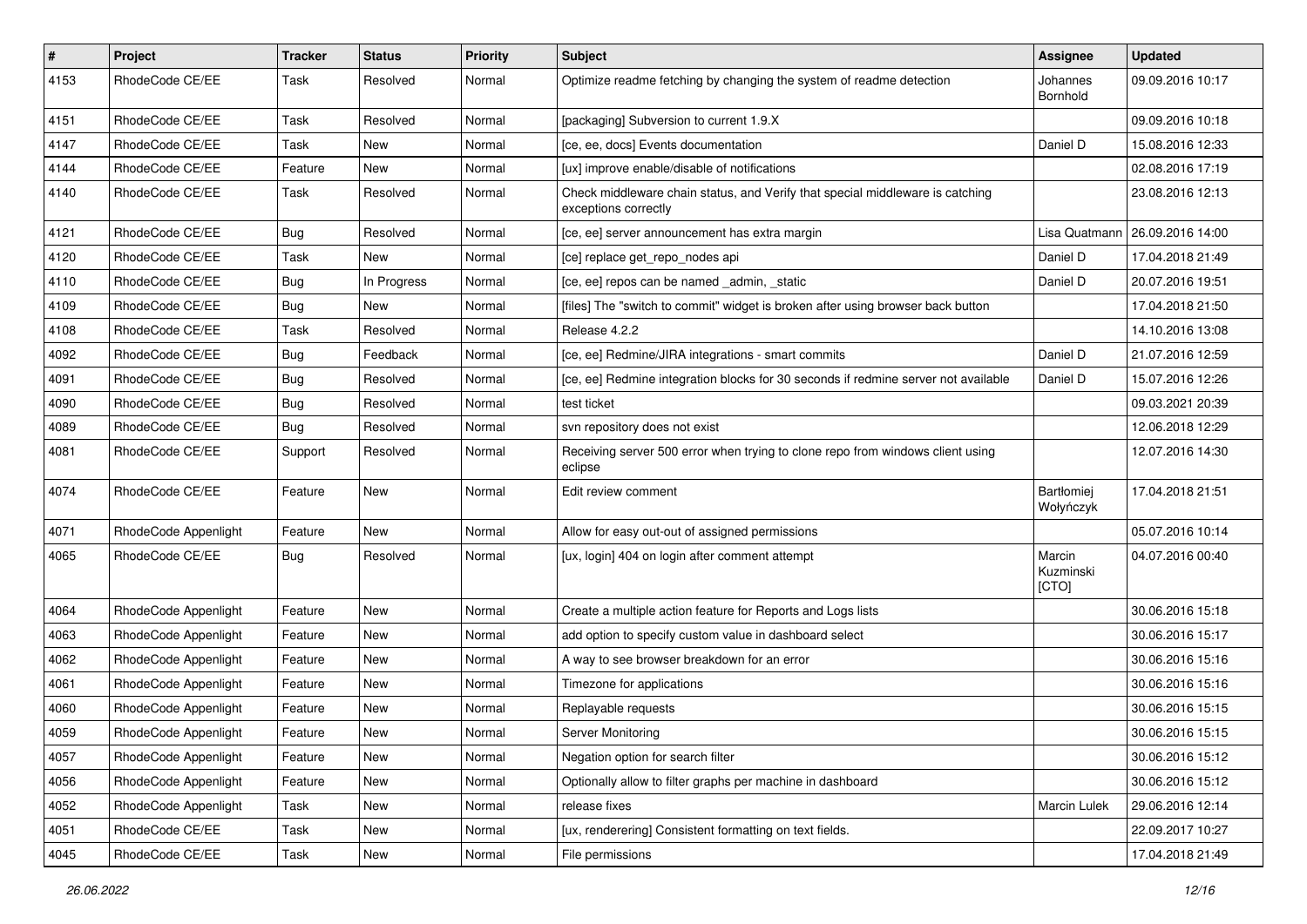| $\pmb{\#}$ | Project              | <b>Tracker</b> | <b>Status</b> | <b>Priority</b> | Subject                                                                             | Assignee                     | <b>Updated</b>   |
|------------|----------------------|----------------|---------------|-----------------|-------------------------------------------------------------------------------------|------------------------------|------------------|
| 4044       | RhodeCode CE/EE      | Feature        | Resolved      | Normal          | <b>Branch permissions</b>                                                           |                              | 30.08.2018 09:48 |
| 4036       | RhodeCode CE/EE      | Bug            | Resolved      | Normal          | encrypted clone_uri can throw unicodeerror after key change                         | Marcin<br>Kuzminski<br>[CTO] | 27.06.2016 19:38 |
| 4035       | RhodeCode CE/EE      | <b>Bug</b>     | In Progress   | Normal          | failed to create whoosh index                                                       | Marcin<br>Kuzminski<br>[CTO] | 06.07.2016 00:04 |
| 4003       | RhodeCode CE/EE      | Task           | Resolved      | Normal          | User personal repository groups improvements                                        |                              | 07.11.2016 16:12 |
| 4000       | RhodeCode CE/EE      | Feature        | New           | Normal          | Make compare more functional                                                        | Marcin<br>Kuzminski<br>[CTO] | 18.11.2017 19:11 |
| 3999       | RhodeCode CE/EE      | Feature        | Resolved      | Normal          | Add `send account information` to user creation page                                |                              | 28.06.2016 15:22 |
| 3994       | RhodeCode Appenlight | Bug            | <b>New</b>    | Normal          | during setup, user is given option to make admin account even if one does not exist |                              | 08.06.2016 12:44 |
| 3991       | RhodeCode Appenlight | Bug            | Resolved      | Normal          | report logs need upper margin                                                       |                              | 21.06.2016 18:55 |
| 3990       | RhodeCode Appenlight | Bug            | New           | Normal          | some dashboard builder buttons are up against fields                                |                              | 07.06.2016 12:01 |
| 3989       | RhodeCode Appenlight | <b>Bug</b>     | Resolved      | Normal          | even up report spacing                                                              |                              | 21.06.2016 18:55 |
| 3987       | RhodeCode Appenlight | Bug            | New           | Normal          | adjust footer so it's consistent with the website footer                            |                              | 15.06.2016 10:20 |
| 3986       | RhodeCode Appenlight | Bug            | <b>New</b>    | Normal          | table headers should be left aligned                                                |                              | 07.06.2016 11:53 |
| 3981       | RhodeCode CE/EE      | Feature        | Resolved      | Normal          | Add cloud hosting like Gitlab, GitHub                                               |                              | 02.03.2020 09:14 |
| 3980       | RhodeCode CE/EE      | Feature        | New           | Normal          | Add CI engine                                                                       |                              | 05.06.2016 21:32 |
| 3979       | RhodeCode CE/EE      | Feature        | <b>New</b>    | Normal          | Add kanban board                                                                    |                              | 05.06.2016 21:20 |
| 3978       | RhodeCode CE/EE      | Feature        | New           | Normal          | Add bug tracker                                                                     |                              | 05.06.2016 21:20 |
| 3977       | RhodeCode CE/EE      | Feature        | New           | Normal          | Wiki                                                                                |                              | 05.06.2016 21:11 |
| 3971       | RhodeCode CE/EE      | Bug            | Resolved      | Normal          | [ce, vcs] Merge requests/Pull requests failing due to rebase problem                | Johannes<br>Bornhold         | 19.07.2016 15:54 |
| 3967       | RhodeCode CE/EE      | Support        | In Progress   | Normal          | Server 500 error                                                                    |                              | 11.08.2016 13:39 |
| 3963       | RhodeCode CE/EE      | Bug            | New           | Normal          | [ce] Getting a newly added repo via remap/rescan via api gives no data              |                              | 27.05.2016 05:02 |
| 3956       | RhodeCode CE/EE      | <b>Bug</b>     | New           | Normal          | [ce] - svn commit with all 'None' properties (author, message, etc.)                |                              | 23.05.2016 17:22 |
| 3950       | RhodeCode CE/EE      | Bug            | Resolved      | Normal          | [ce, ee] trying to merge pr against a deleted branch/bookmark breaks the pr page    | Martin<br>Bornhold           | 27.10.2016 16:12 |
| 3939       | RhodeCode CE/EE      | <b>Bug</b>     | New           | Normal          | [ux] changelog filter blank after going back in browser                             |                              | 18.05.2016 14:50 |
| 3923       | RhodeCode CE/EE      | Bug            | New           | Normal          | odd exception on running internal-code                                              |                              | 09.08.2016 10:54 |
| 3922       | RhodeCode CE/EE      | Bug            | New           | Normal          | svn backend returns different diff to git/hg backends                               |                              | 11.05.2016 14:29 |
| 3556       | RhodeCode CE/EE      | Task           | Resolved      | Normal          | Disable and rename initial_repo_scan flag                                           | Marcin<br>Kuzminski<br>[CTO] | 22.04.2016 14:33 |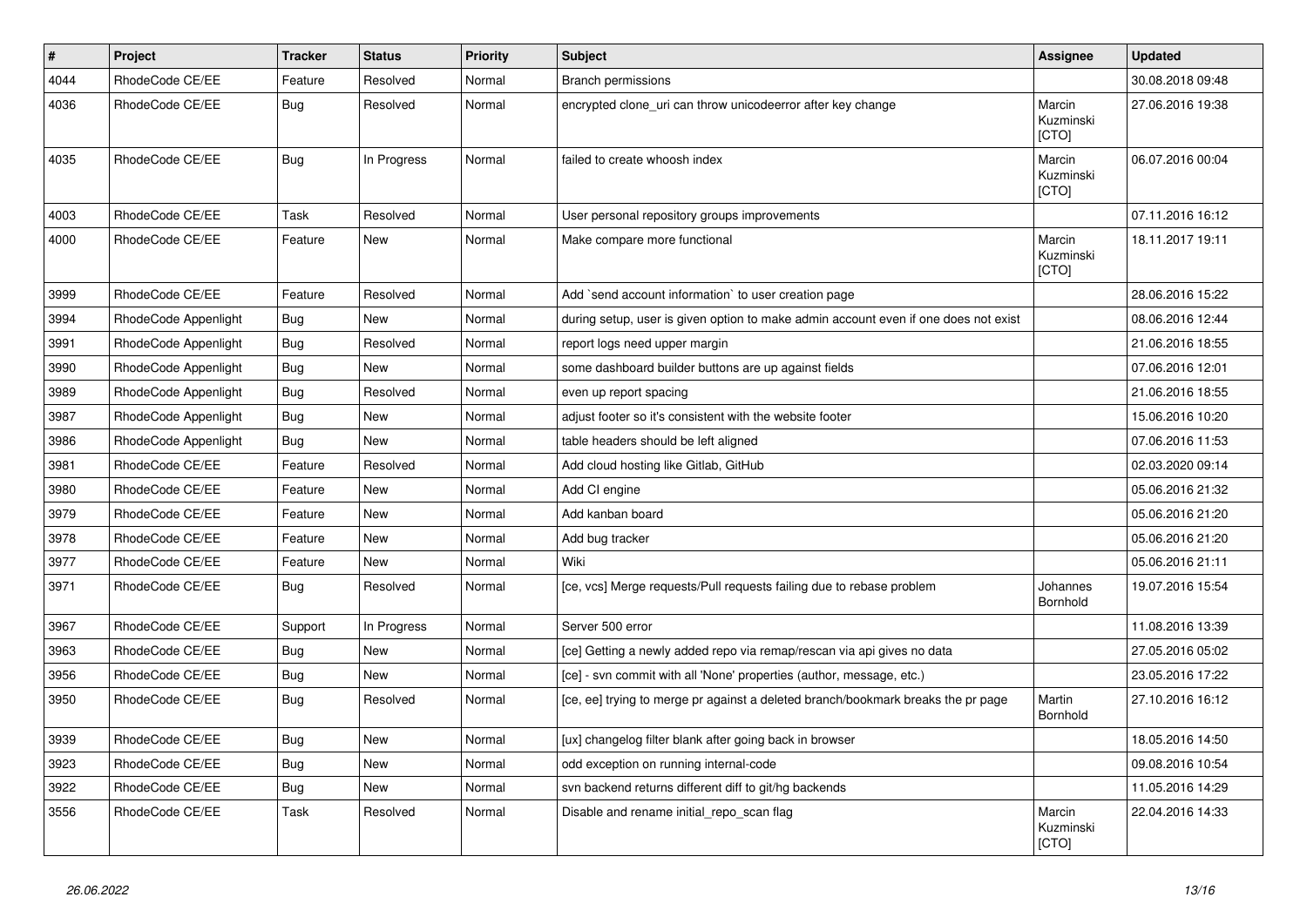| $\pmb{\#}$ | Project         | <b>Tracker</b> | <b>Status</b> | <b>Priority</b> | <b>Subject</b>                                                                                | Assignee                     | <b>Updated</b>   |
|------------|-----------------|----------------|---------------|-----------------|-----------------------------------------------------------------------------------------------|------------------------------|------------------|
| 3555       | RhodeCode CE/EE | <b>Bug</b>     | Resolved      | Normal          | Then disabled repo location change the panel should explicitly state that it's disabled       |                              | 25.04.2016 10:34 |
| 3549       | RhodeCode CE/EE | Bug            | Resolved      | Normal          | [4.0.0 regression], file source links use last commit id instead of current commit id         | Marcin<br>Kuzminski<br>[CTO] | 21.04.2016 16:10 |
| 3504       | RhodeCode CE/EE | Task           | In Progress   | Normal          | [routing] Move static assets under a common prefix                                            |                              | 19.07.2016 12:27 |
| 3488       | RhodeCode CE/EE | Bug            | Resolved      | Normal          | [frontend, styling] update icon font                                                          | Lisa Quatmann                | 04.10.2016 13:27 |
| 3486       | RhodeCode CE/EE | Feature        | New           | Normal          | expose origin of permission in perm dict for users                                            |                              | 06.06.2016 10:54 |
| 3484       | RhodeCode CE/EE | Task           | New           | Normal          | oauth: reduce required permissions for 3rd party                                              |                              | 13.04.2016 12:33 |
| 3483       | RhodeCode CE/EE | Bug            | New           | Normal          | oauth: disable 3rd party registration if RhodeCode registration is disabled                   | Marcin<br>Kuzminski<br>[CTO] | 13.04.2016 12:13 |
| 3472       | RhodeCode CE/EE | Feature        | <b>New</b>    | Normal          | Expose unified hooks that can be used in SSH backend                                          |                              | 14.04.2016 17:54 |
| 3460       | RhodeCode CE/EE | Feature        | <b>New</b>    | Normal          | [ux, frontend] hide "show more" button when there is nothing more to show                     |                              | 11.04.2016 13:37 |
| 3455       | RhodeCode CE/EE | Feature        | New           | Normal          | [ux] commit message search should render entire commit message                                |                              | 07.04.2016 17:50 |
| 3454       | RhodeCode CE/EE | Task           | Feedback      | Normal          | [ce/ee] visually differentiate the two editions                                               | Marcin<br>Kuzminski<br>[CTO] | 10.08.2016 03:30 |
| 3441       | RhodeCode CE/EE | Bug            | <b>New</b>    | Normal          | [ux] clicking on line in file view scrolls to that line                                       |                              | 05.04.2016 13:35 |
| 3440       | RhodeCode CE/EE | Feature        | New           | Normal          | [design, ux] mock-up user interface for adding a branch/bookmark                              |                              | 05.04.2016 09:21 |
| 3382       | RhodeCode CE/EE | Bug            | New           | Normal          | download superrepo with subrepos                                                              |                              | 25.03.2016 01:30 |
| 3377       | RhodeCode CE/EE | Task           | New           | Normal          | extra fields types extensions                                                                 |                              | 24.03.2016 15:23 |
| 3376       | RhodeCode CE/EE | Task           | New           | Normal          | Repo action plugins                                                                           |                              | 24.03.2016 15:21 |
| 3373       | RhodeCode CE/EE | Feature        | New           | Normal          | Allow to create Bookmarks and Branches from UI                                                |                              | 05.04.2016 09:21 |
| 3362       | RhodeCode CE/EE | Task           | New           | Normal          | auth-plugins, indicate visually that plugin is turned on but NOT enabled                      |                              | 22.03.2016 19:03 |
| 3357       | RhodeCode CE/EE | Bug            | Resolved      | Normal          | switch to sometimes fails to load files metadata                                              |                              | 30.03.2016 10:56 |
| 3351       | RhodeCode CE/EE | <b>Bug</b>     | New           | Normal          | Duplicate IP whitelist entry shows error flash                                                |                              | 21.03.2016 15:54 |
| 3334       | RhodeCode CE/EE | Bug            | New           | Normal          | Attempt to edit .coveragerc through the online file editor                                    |                              | 17.03.2016 13:49 |
| 3333       | RhodeCode Tools | Task           | New           | Normal          | Create rhodecode-tools backup command for backup of RhodeCode Enterprise                      |                              | 17.03.2016 12:43 |
| 3332       | RhodeCode CE/EE | Support        | <b>New</b>    | Normal          | LDAP settings page: Add button "test connection"                                              |                              | 17.03.2016 10:23 |
| 3261       | RhodeCode CE/EE | Task           | New           | Normal          | mousetrap.js bump to latest 1.5.X version                                                     |                              | 17.03.2016 12:52 |
| 3260       | RhodeCode CE/EE | Task           | New           | Normal          | api: expose get_repo_node method                                                              |                              | 17.03.2016 12:56 |
| 3250       | RhodeCode CE/EE | <b>Bug</b>     | New           | Normal          | Posting a comment message is very slow !                                                      |                              | 17.03.2016 12:57 |
| 3239       | RhodeCode CE/EE | Task           | Resolved      | Normal          | Catch all route for repo page or repo group page is always executing checks for<br>every page |                              | 21.04.2016 11:30 |
| 3093       | Documentation   | Task           | New           | Normal          | [API] - update hg/git update pr API. Auto updates PR on push                                  | <b>Brian Butler</b>          | 01.07.2016 14:15 |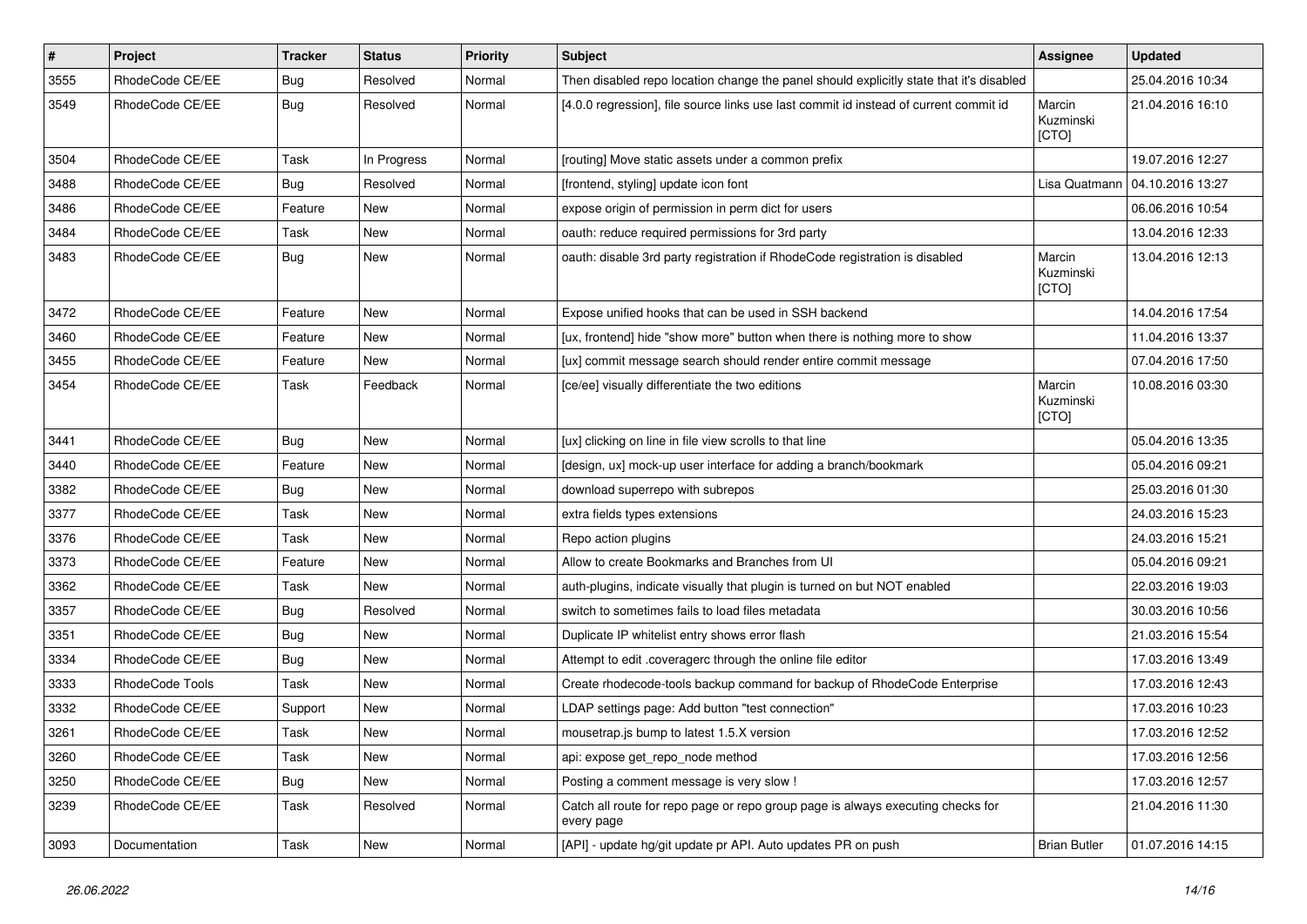| $\pmb{\#}$ | Project         | <b>Tracker</b> | <b>Status</b> | <b>Priority</b> | <b>Subject</b>                                                           | <b>Assignee</b>              | <b>Updated</b>   |
|------------|-----------------|----------------|---------------|-----------------|--------------------------------------------------------------------------|------------------------------|------------------|
| 3092       | Documentation   | Task           | New           | Normal          | [RCE, ini] - doc available settings + check tender with Gemalto hacks    | <b>Brian Butler</b>          | 01.07.2016 14:15 |
| 3022       | RhodeCode CE/EE | Bug            | <b>New</b>    | Normal          | SVN support with repositories groups                                     |                              | 26.07.2016 18:25 |
| 2944       | RhodeCode CE/EE | Task           | New           | Normal          | Bump gunicorn to 19.4 version                                            |                              | 17.03.2016 12:58 |
| 2882       | RhodeCode CE/EE | Feature        | New           | Normal          | Bulk comment submit                                                      |                              | 17.03.2016 17:50 |
| 2844       | RhodeCode CE/EE | Task           | <b>New</b>    | Normal          | Update Bcrypt to a maintained version                                    |                              | 17.02.2018 20:37 |
| 2817       | RhodeCode CE/EE | Feature        | Resolved      | Normal          | Make largefiles downloadable from the interface                          |                              | 27.03.2017 14:04 |
| 2744       | RhodeCode CE/EE | Task           | Resolved      | Normal          | Deprecating Internet Explorer                                            |                              | 06.07.2016 12:04 |
| 2539       | RhodeCode CE/EE | Feature        | Feedback      | Normal          | Recursive deletion of resources                                          |                              | 20.04.2016 08:52 |
| 2264       | RhodeCode CE/EE | Bug            | Resolved      | Normal          | New user password change doesn't actually require a password change.     |                              | 12.08.2016 16:01 |
| 1457       | RhodeCode CE/EE | Feature        | New           | Normal          | add allow permissions inheritance on repo groups                         |                              | 22.09.2017 10:27 |
| 1404       | RhodeCode CE/EE | Bug            | Resolved      | Normal          | clone of really huge git repo (4gb) causes pyro to explode               |                              | 07.02.2017 14:52 |
| 1131       | RhodeCode CE/EE | Feature        | Resolved      | Normal          | Implement default reviewers for code review                              | Daniel D                     | 21.09.2016 18:28 |
| 1055       | RhodeCode CE/EE | Feature        | Resolved      | Normal          | [pr, vcs] Expose the shadow repository of a pull request                 | Martin<br>Bornhold           | 26.10.2016 10:33 |
| 737        | Documentation   | Task           | New           | Normal          | What is an extra field and how do you add it?                            |                              | 01.07.2016 14:15 |
| 687        | Documentation   | Feature        | <b>New</b>    | Normal          | [Integraton ]- Elastic search integration                                | <b>Brian Butler</b>          | 01.07.2016 14:15 |
| 682        | Documentation   | Task           | New           | Normal          | Error Msg guide                                                          | <b>Brian Butler</b>          | 01.07.2016 14:15 |
| 659        | Documentation   | Feature        | <b>New</b>    | Normal          | Peer to Peer Failover                                                    | <b>Brian Butler</b>          | 01.07.2016 14:15 |
| 148        | RhodeCode CE/EE | Feature        | New           | Normal          | [comments] Add per file and multiline comments in a changeset            |                              | 25.05.2016 10:20 |
| 5643       | RhodeCode CE/EE | Feature        | Resolved      | Low             | jump to bottom of review                                                 |                              | 30.04.2021 08:53 |
| 5613       | RhodeCode CE/EE | Feature        | <b>New</b>    | Low             | Feature Request: Issue tracker link in new tab/window                    |                              | 03.10.2021 23:25 |
| 5612       | RhodeCode CE/EE | Bug            | New           | Low             | CPU cores getting maxed out by VCSServer on Repository Size request      |                              | 03.10.2021 23:25 |
| 5598       | Documentation   | Bug            | <b>New</b>    | Low             | Typo in force delete command                                             |                              | 19.03.2020 20:10 |
| 5575       | RhodeCode CE/EE | Bug            | Resolved      | Low             | Filtering username containing '-' does not work in Admin audit log panel |                              | 20.01.2020 10:04 |
| 5558       | RhodeCode CE/EE | Bug            | Resolved      | Low             | Commit compare window covers text                                        |                              | 08.07.2019 18:12 |
| 5536       | RhodeCode CE/EE | Feature        | Resolved      | Low             | Ability to disable server-side SSH key generation                        |                              | 28.02.2019 13:52 |
| 5522       | RhodeCode CE/EE | Bug            | Resolved      | Low             | vcsserver fails when url contains extra "/"                              |                              | 28.02.2019 13:52 |
| 5460       | RhodeCode CE/EE | <b>Bug</b>     | New           | Low             | Repo creation stuck when remote clone returns partial http code 500      |                              | 06.07.2018 19:14 |
| 5442       | RhodeCode CE/EE | Feature        | Resolved      | Low             | Preview of Jupyter notebooks                                             | Marcin<br>Kuzminski<br>[CTO] | 16.01.2019 16:33 |
| 5441       | RhodeCode CE/EE | Feature        | New           | Low             | Some files not parsed as XML files                                       | Marcin<br>Kuzminski<br>[CTO] | 12.06.2018 12:23 |
| 5439       | Documentation   | Bug            | New           | Low             | JIRA Integration description: Wrong sample link                          |                              | 14.02.2018 14:25 |